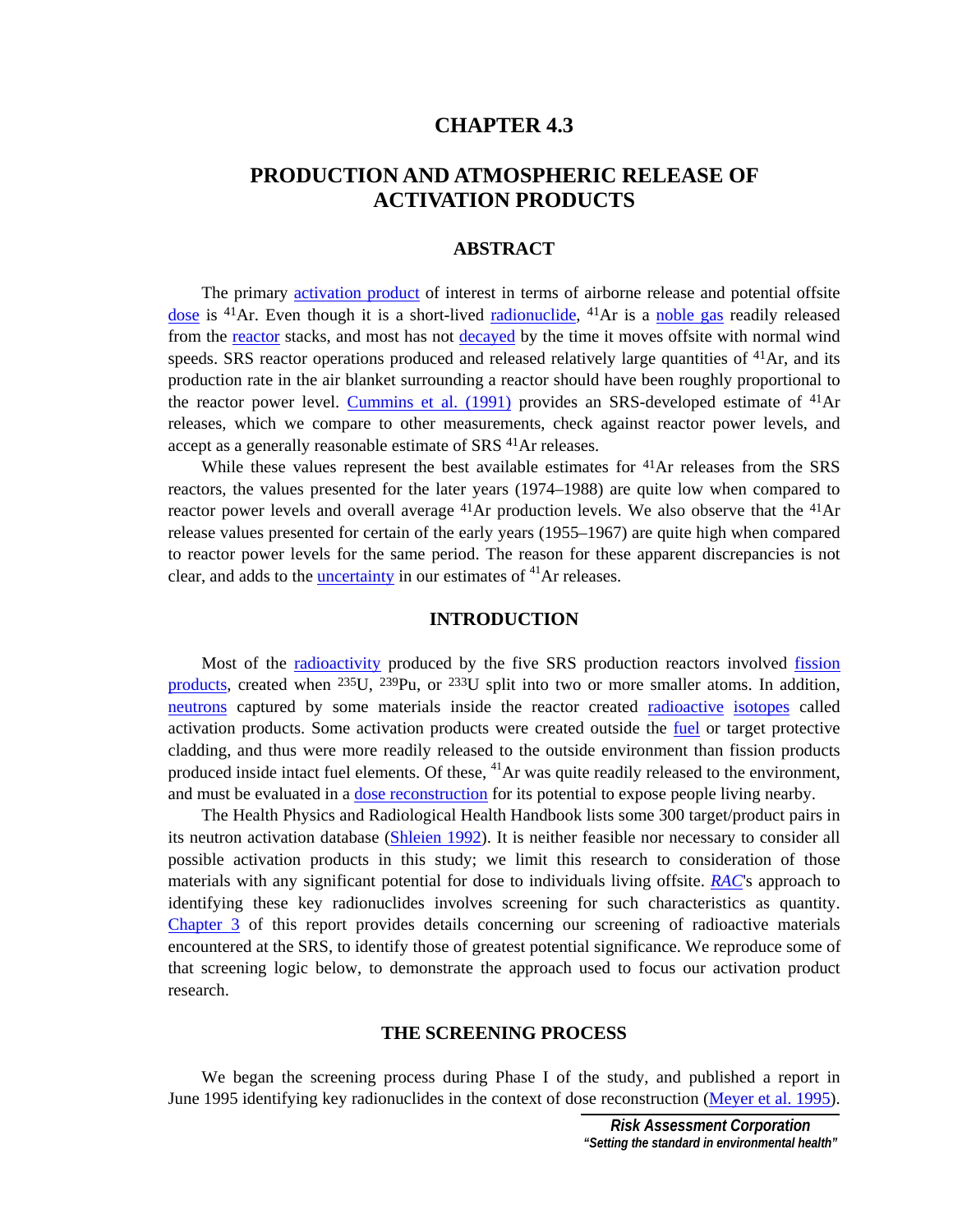For air, the more important contributors emerging from the Phase I screening were <sup>241</sup>Am, <sup>14</sup>C, 137Cs, [tritium,](#page-12-0) 129I, 131I, 238Pu, 239,240Pu, 103Ru, 106Ru, 89Sr, 90Sr, [uranium,](#page-12-0) and the noble gases including <sup>41</sup>Ar. For surface water, the more important dose contributors were <sup>241</sup>Am, <sup>137</sup>Cs, <sup>60</sup>Co, tritium, 131I, 238Pu, 239,240Pu, 89Sr, 90Sr, 35S, 99Tc, 65Zn, and Zr,95Nb.

 During Phase II of the project, we performed a more detailed assessment of release estimates to provide a more realistic ranking of the radionuclides that were identified in the Phase I, cautious screening methodology. The assessment was based on a methodology recently published by the National Council on Radiation Protection and Measurements ([NCRP 1996\)](#page-20-0). We looked at the relative importance of each radionuclide with respect t[o pathway of exposure.](#page-6-0) Chapter 3 of this report summarizes the results of that assessment.

 For surface water pathways, 137Cs dominates all pathways except the ingestion of drinking water, where tritium is most important. Strontium-90 is also relatively important as a contributor to dose via the surface water pathways when considering the ingestion of vegetables and meat as the major exposure pathways. Phosphorus-32 is important with respect to the ingestion of fish, while <sup>131</sup>I should be considered when the ingestion of drinking water and meat are evaluated.

For releases of radionuclides to air from the SRS, Chapter 3 shows that tritium and iodine are the major contributors to radiation dose from all airborne pathways excep[t plume](#page-10-0) immersion. Argon-41 contributes almost 100% of the dose to a person who may be standing in the plume when it is released from the facility. [Plutonium-](#page-10-0)238 and uranium are also relatively important contributors to dose via the inhalation pathway, contributing about 20% and 5% of the dose, respectively. Plutonium-239,240, a minor contributor to dose, is responsible for less than 5% of the dose from eating vegetables. Nevertheless, because it does meet our criteria of contributing greater than 1% to the dose, a more detailed source term reconstruction was undertaken.

 We therefore focus our attention on activation products with potential for significant offsite human [exposure:](#page-6-0)  ${}^{32}P$ ,  ${}^{35}S$ ,  ${}^{41}Ar$ ,  ${}^{51}Cr$ ,  ${}^{60}Co$  and  ${}^{65}Zn$ . We exclude radionuclides with an estimated total dose contribution of less than 1% via either the water or air pathway.

## **ACTIVATION PRODUCT CHARACTERISTICS AND RELEASE POTENTIAL**

 The radionuclides considered here were created in the SRS reactors by neutron capture. Their [half-lives](#page-7-0) range from 1.8 hours ( $^{41}Ar$ ) to 5.3 years ( $^{60}Co$ ). [Table 4.3-1](#page-2-0) lists characteristics of these radionuclides. The radionuclide 41Ar is a noble (nonreactive) gas produced in the air surrounding the reactor. Because this air volume communicated with the air in the reactor building proper, much of the 41Ar produced in a reactor was released with ventilation air exiting the reactor stack.

#### **Potential for Activation Product Releases at the Production Reactors**

The largest releases of activation products occurred during the 1960s, and consisted primarily of  $41$ Ar from the reactors. The five reactors primarily responsible for  $41$ Ar gaseous releases were located on a rough circle, about halfway between the Site center and the boundary. As discussed in Chapter 2 of this report, the primary role of the production reactors was to produce plutonium and tritium for weapons development. Neutrons produced during fission interacted with fuel, targets and structural materials, and with chemicals in the [moderator,](#page-9-0)  creating activation products but releasing relatively small quantities of most to the environment.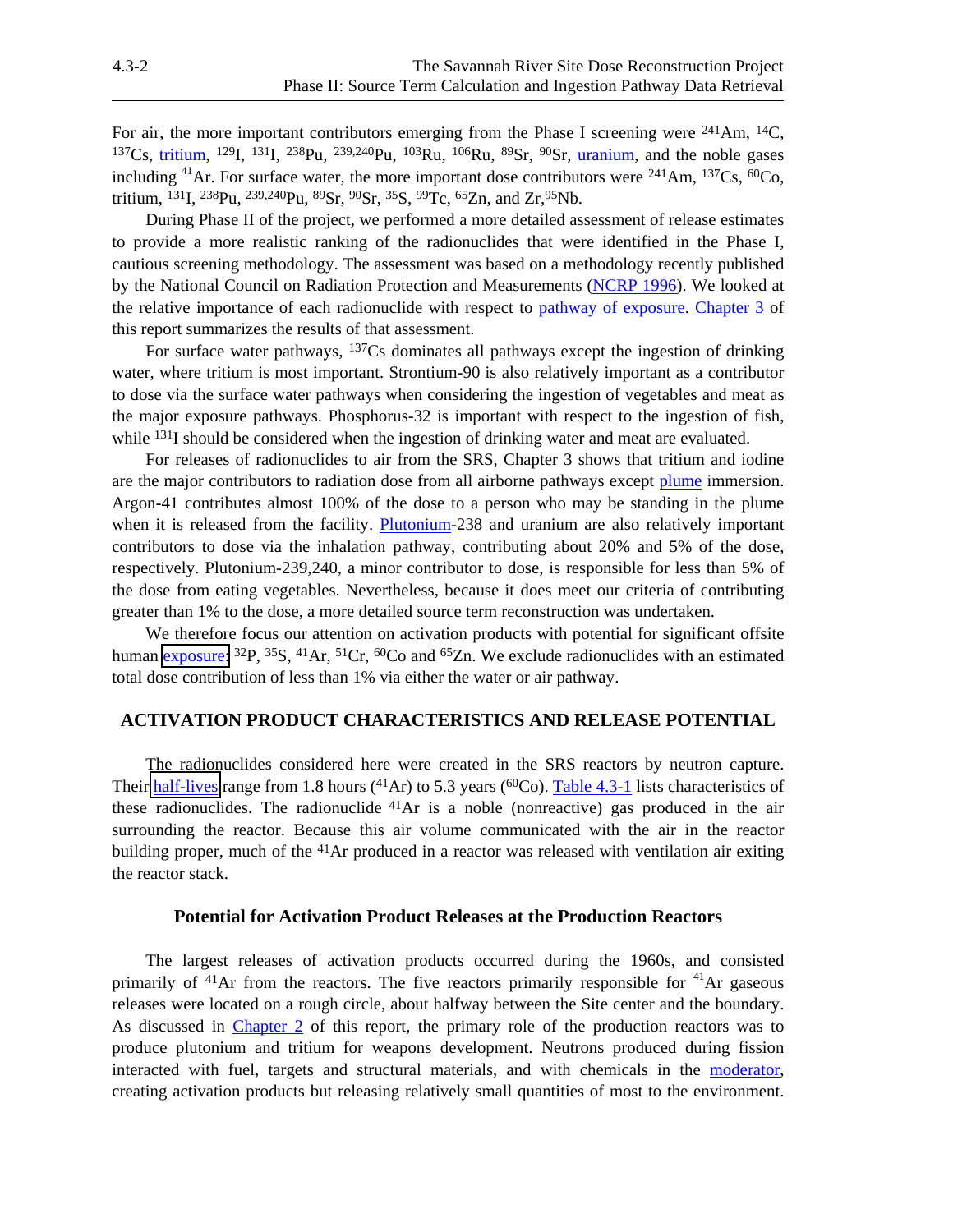<span id="page-2-0"></span>This was because the products were largely contained within the materials in which they were created. Such activation products, if contained in solid materials including the fuel or metal reactor structure, did have the potential for fractional release later when fuel rods and targets were dissolved in the reprocessing [canyons.](#page-3-0) Activation products produced within the liquid moderator chemicals, or within fuel elements which subsequently developed leaks, had a higher release potential, especially during the early years when the reactor fuel [cooling b](#page-4-0)asins were routinely [purged a](#page-10-0)s a maintenance procedure. Chapter 5 of this report considers activation product releases to surface waters, and the reader is referred to that chapter for a detailed discussion of such releases.

|                 | Primarily                                         |           | Beta energy      | Gamma          |  |  |
|-----------------|---------------------------------------------------|-----------|------------------|----------------|--|--|
| Radionuclide    | produced from                                     | Half-life | $(MeV)$ max      | energy $(MeV)$ |  |  |
| 32 <sub>P</sub> | 31 <sub>P</sub>                                   | 14.3d     | 17               | None           |  |  |
| 35 <sub>S</sub> | 35Cl                                              | 87.3d     | $0.17(100\%)$    | None           |  |  |
| $^{41}Ar$       | 40Ar                                              | 1.83h     | 1.2(99%)         | 1.29(99%)      |  |  |
| 51Cr            | 50Cr                                              | 27.7d     | Electron capture | 0.32(9%)       |  |  |
|                 |                                                   |           |                  | $1.17(100\%)$  |  |  |
| 60Co            | 59 <sub>Co</sub>                                  | 5.27 y    | 0.31             | 1.33 (100%)    |  |  |
|                 |                                                   |           |                  | $0.51(3.4\%)$  |  |  |
| ${}^{65}Zn$     | 64Zn                                              | 244 d     | Electron capture | 1.12(49%)      |  |  |
|                 | a Source: Health Physics Handbook (Shleien 1992). |           |                  |                |  |  |

**Table 4.3-1. Characteristics of Activation Products** 

At least one activation product was produced in such a way that it was rapidly released to the outside environment. Neutrons interacting with the natural noble gas  $^{40}Ar$  in the air around the reactor vessel created 41Ar, which quickly mixed with reactor building air and was released via the airflow through the stack. Once out the stack, reactor gases moved with local air flows offsite, and individuals living nearby were potentially exposed to [beta a](#page-3-0)nd [gamma r](#page-6-0)adiation emitted during <sup>41</sup>Ar decay. Because the half-life of <sup>41</sup>Ar is relatively short, radiation exposures calculated for this radionuclide were highest near the site boundary, and decreased more rapidly than for most other radionuclides with distance from the site. Argon-41 is the principal activation product of interest in terms of atmospheric releases, and when considering offsite human health risk.

 The reactors began operating in the years 1953–1954, and were all [operating by 1955](#page-16-0). They were routinely shut down to replace fuel and targets and occasionally when unplanned events occurred. Test reactors, spontaneous fission, and some materials delivered from outside the SRS also contributed small quantities of activation products to the SR[S inventory.](#page-8-0)

## **Potential for Release of Activation Products in Areas Other Than the Reactors**

 As mentioned above, under ideal conditions, most activation products produced within reactor fuel and targets would remain contained within the cladding until reprocessing occurred. Some leakage inevitably occurred, however, allowing activation products to move into the moderator circulating around the fuel, or to leak into the fuel cooling and disassembly basins. In addition, some materials circulating in the moderator were activated during neutron exposure. Under normal conditions, a significant fraction of the activation products in the moderator adhered to the fuel and targets; these materials were transported to the disassembly basin when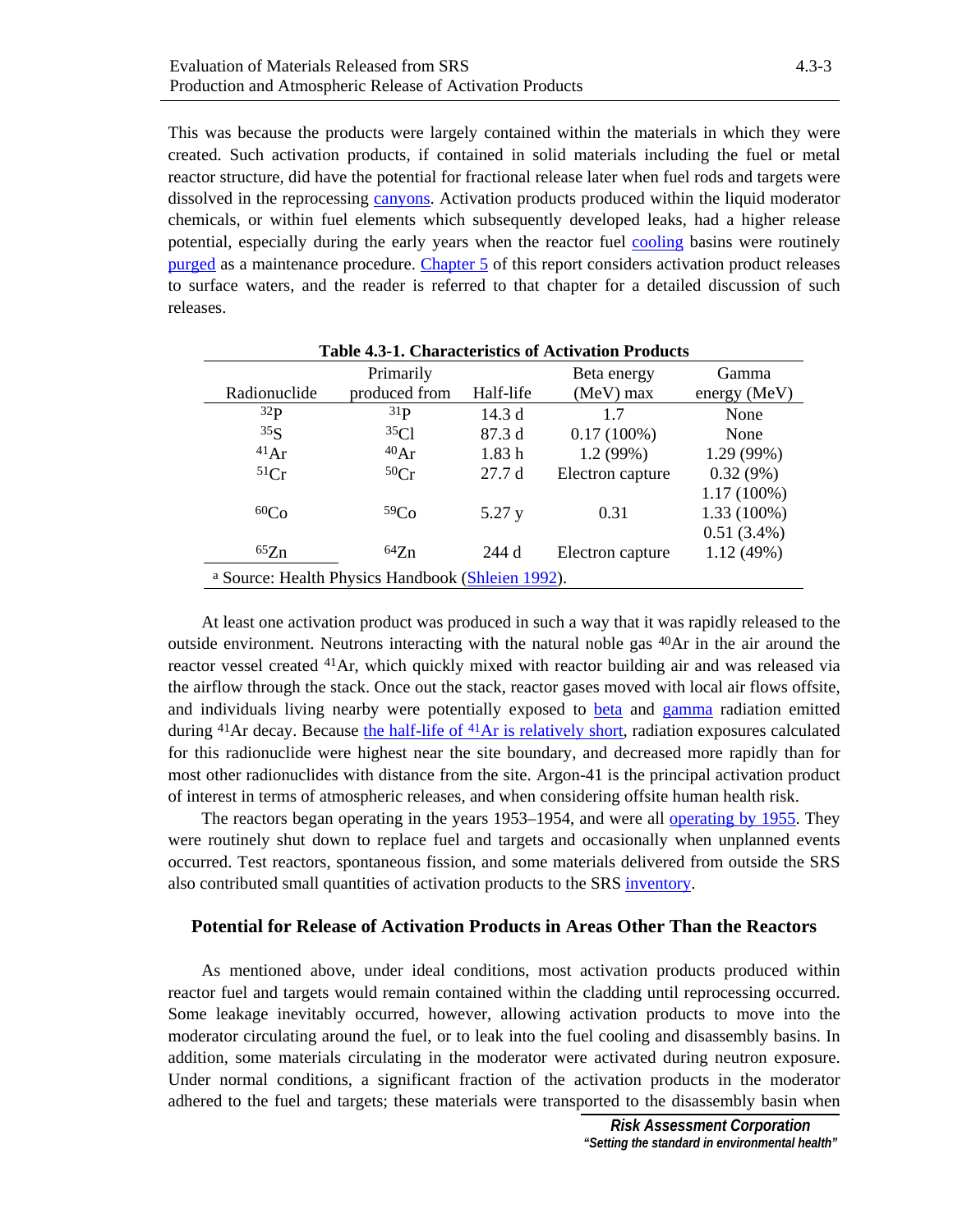<span id="page-3-0"></span>the reactor fuel was unloaded. During cooling time in the basin, dissolution and corrosion allowed a fraction of the activation products to escape into the basin water. Air and water at the reactors were monitored for such possible releases.

 Starting in the 1960s, basin water was passed through ion exchange resins to remove most radionuclides. Resins were either reworked to capture and concentrate the radionuclides for disposal or buried in the Burial Grounds (renamed the Solid Waste Disposal Facility in 1990). Chapter 5 considers these processes in more detail. During cooling in the basins, short-lived radionuclides decayed away.

 After cooling, fuel and targets were treated in the chemical [separations areas \(](#page-11-0)the canyons). During these chemical separations, small quantities of some activation products volatilized during the evaporation of aqueous wastes; some material was discharged to [seepage basins.](#page-11-0) In addition, small quantities of activation products moved through H-Area process cooling water because of heating and cooling coil leakage. Most of this [activity w](#page-2-0)as collected in retention basins and sent to seepage basins, but some leakage did occur into Four Mile Branch (Four Mile Creek) [\(Carlton](#page-18-0)  [and Denham 1996\)](#page-18-0).

 Chemical separations process aqueous wastes were evaporated and sent to the large waste storage tanks in F-Area and H-Area. Condensate from the evaporators was sent to seepage basins until 1988, when the Effluent Treatment Facility began to be used to remove radionuclides and chemicals from such wastes. Treated wastes from the new facility were discharged into Upper Three Runs Creek. High-level liquid wastes were stored for decay in temporary tanks, then shipped to F-Area for processing through the waste system. Solid wastes were buried in the Solid Waste Disposal Facility.

 According to [Carlton and Denham \(1996\)](#page-18-0), "Most of the atmospheric and aqueous [effluents](#page-5-0) in the chemical separations and SRTC have been monitored for possible activation product releases...Activation product activity released through stacks was small enough that offsite transport through the atmosphere has not been detected."

## **Activation Products Release Data**

 The SRS has in recent years published a number of documents summarizing radioactive releases for the primary operating history of the Site (1954–1989). The Carlton and Denham [\(1996\)](#page-18-0) report discussed above presents annual data by release point (reactors, reprocessing areas, and certain other areas onsite) for the activation products  ${}^{32}P$ ,  ${}^{51}Cr$ ,  ${}^{60}Co$  and  ${}^{65}Zn$ . While these summaries are of interest in the examination of releases by location onsite, an earlier report prepared, [Cummins et al. \(1991\), s](#page-18-0)ummarizes releases for the same period by pathway and year and for all six activation products of interest here. For the purposes of dose reconstruction, we choose to extract annual release data from [Cummins et al. \(1991\).](#page-18-0)

[Table 4.3-2](#page-4-0) and [Figure 4.3-1](#page-5-0) present annual data for the six activation products we considered. To display the data more effectively, the  $41Ar$  values were divided by 100 before presentation i[n Figure 4.3-1.](#page-5-0)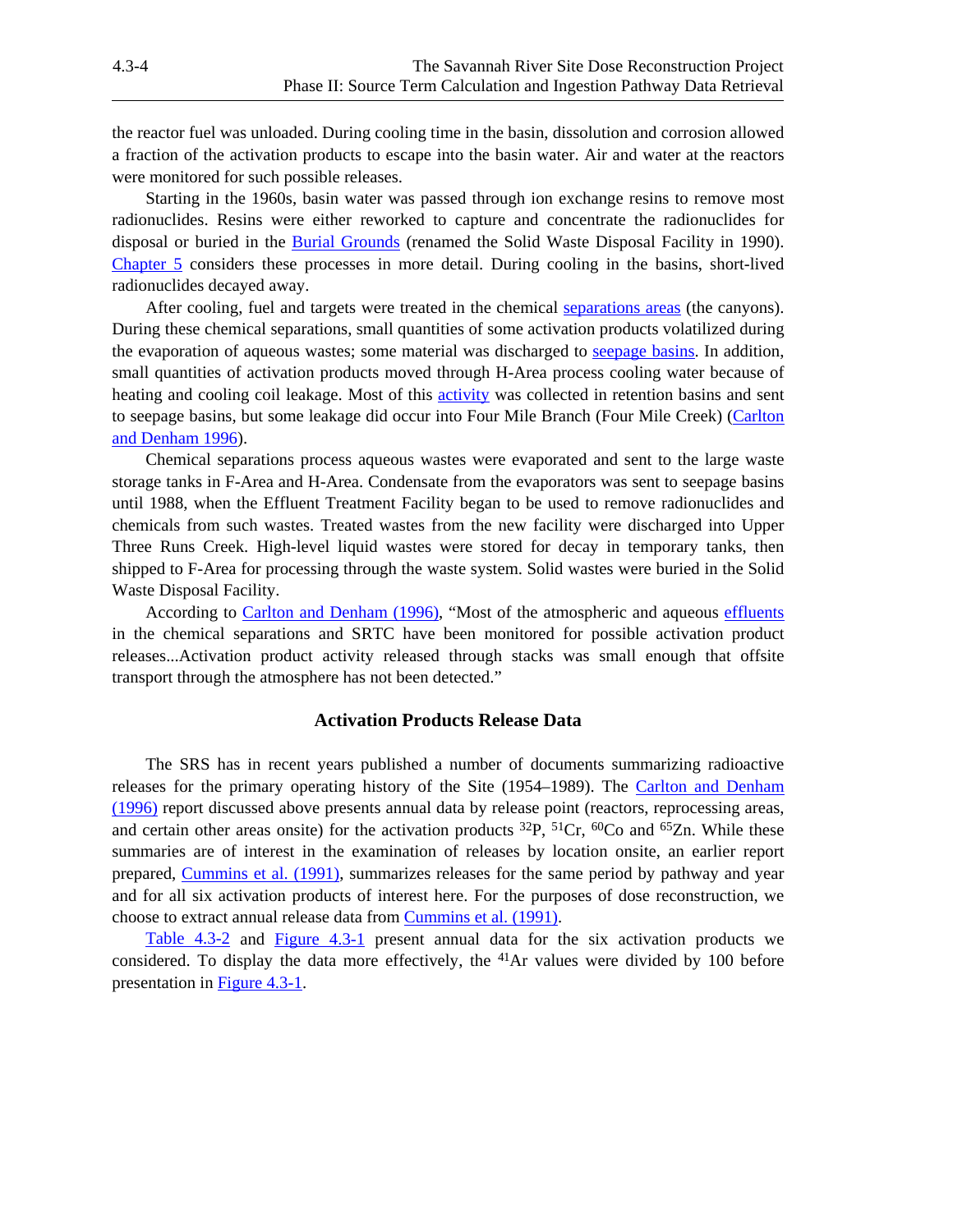<span id="page-4-0"></span>

|      | $32p -$              |                                                                                   | $\overline{35S}$     |                      |                   | $\overline{51}_{Cr}$ |                      | $\overline{60}_{Co}$                                                                                   |                                                                                   |                                           | $\overline{65}$ Zn –                                                           |                      |
|------|----------------------|-----------------------------------------------------------------------------------|----------------------|----------------------|-------------------|----------------------|----------------------|--------------------------------------------------------------------------------------------------------|-----------------------------------------------------------------------------------|-------------------------------------------|--------------------------------------------------------------------------------|----------------------|
|      | Seepage              | $32p -$                                                                           | Seepage              | $35S -$              | $^{41}Ar -$       | Seepage              | $51Cr -$             | Seepage                                                                                                | $60C_0 -$                                                                         | 60 <sub>Co</sub>                          | Seepage                                                                        | ${}^{65}Zn -$        |
| Year | basins               | <b>Streams</b>                                                                    | basins               | Streams              | airb              | basins               | Streams              | basins                                                                                                 | Streams                                                                           | Air                                       | basins                                                                         | Streams              |
| 55   |                      |                                                                                   |                      |                      | $5.0 \times 10^4$ |                      |                      |                                                                                                        | $6.0 \times 10^{-2}$                                                              |                                           |                                                                                |                      |
| 55   |                      |                                                                                   |                      |                      | $1.4 \times 10^5$ |                      |                      |                                                                                                        | $2.2 \times 10^{-1}$                                                              |                                           |                                                                                |                      |
| 56   |                      |                                                                                   |                      |                      | $2.5 \times 10^5$ |                      |                      |                                                                                                        | $6.1 \times 10^{-1}$                                                              |                                           |                                                                                |                      |
| 57   |                      |                                                                                   |                      |                      | $2.9 \times 10^5$ |                      |                      | 2.4                                                                                                    | 1.6                                                                               |                                           |                                                                                |                      |
| 58   |                      |                                                                                   |                      |                      | $3.4 \times 10^5$ |                      |                      | $9.1 \times 10^{-1}$                                                                                   | 1.1                                                                               |                                           |                                                                                |                      |
| 59   |                      |                                                                                   |                      |                      | $4.4 \times 10^5$ |                      |                      | $4.7 \times 10^{-1}$                                                                                   | 2.7                                                                               |                                           |                                                                                |                      |
| 60   |                      |                                                                                   |                      |                      | $4.0 \times 10^5$ |                      | $1.1 \times 10^{1}$  | $2.7 \times 10^{-1}$                                                                                   | 7.8                                                                               |                                           |                                                                                | 4.3                  |
| 61   |                      |                                                                                   |                      | $6.6 \times 10^{1}$  | $4.2 \times 10^5$ |                      | $6.2 \times 10^{1}$  | $1.6 \times 10^{-1}$                                                                                   | 6.3                                                                               |                                           |                                                                                | $2.1 \times 10^{1}$  |
| 62   |                      |                                                                                   |                      | $5.1 \times 10^2$    | $4.3 \times 10^5$ |                      | $2.1 \times 10^2$    | $8.1 \times 10^{-2}$                                                                                   | $1.3 \times 10^{1}$                                                               |                                           |                                                                                | $3.2\,$              |
| 63   |                      |                                                                                   |                      | $1.6 \times 10^2$    | $4.5 \times 10^5$ |                      | $1.3 \times 10^3$    | $7.5 \times 10^{-1}$                                                                                   | 5.1                                                                               |                                           |                                                                                | $3.3 \times 10^{1}$  |
| 64   |                      | 3.1                                                                               |                      | $9.1 \times 10^{1}$  | $3.7 \times 10^5$ | $6.1 \times 10^{1}$  | $1.1 \times 10^3$    | $2.7\,$                                                                                                | 3.1                                                                               |                                           | $4.0 \times 10^{-2}$                                                           | $2.0 \times 10^{1}$  |
| 65   | $3.7 \times 10^{1}$  | $1.4 \times 10^{1}$                                                               |                      | $8.6 \times 10^{1}$  | $2.7 \times 10^5$ | $1.0 \times 10^2$    | $7.8 \times 10^2$    | 1.6                                                                                                    | $1.1 \times 10^{1}$                                                               |                                           | $3.3 \times 10^{-1}$                                                           | 8.9                  |
| 66   | $1.1 \times 10^2$    | $1.0 \times 10^{1}$                                                               |                      | $1.2 \times 10^2$    | $2.8 \times 10^5$ | $7.6\,$              | $6.3 \times 10^2$    | $2.7 \times 10^{-1}$                                                                                   | 5.1                                                                               |                                           | $1.0 \times 10^{-2}$                                                           | $7.5\,$              |
| 67   | 9.0                  | 4.1                                                                               |                      | $1.5 \times 10^2$    | $3.2 \times 10^5$ | 2.5                  | $2.4 \times 10^2$    | $2.5 \times 10^{-1}$                                                                                   | 1.7                                                                               |                                           | $1.2 \times 10^{-1}$                                                           | $7.3\,$              |
| 68   |                      | $2.4\,$                                                                           | $1.9 \times 10^2$    | $1.7\times10^{2}$    | $2.2 \times 10^5$ | $1.2 \times 10^2$    | $8.6 \times 10^{1}$  | 1.9                                                                                                    | $1.8\,$                                                                           | $3.9 \times 10^{-2}$                      | $3.8\,$                                                                        | 4.5                  |
| 69   |                      | $7.3 \times 10^{-1}$                                                              | $7.7 \times 10^{1}$  | $6.4 \times 10^{1}$  | $1.4 \times 10^5$ | $3.0 \times 10^2$    | $6.9 \times 10^{1}$  | 1.4                                                                                                    | $2.1 \times 10^{-1}$                                                              | $1.1 \times 10^{-2}$ 5.6×10 <sup>-1</sup> |                                                                                | 1.5                  |
| 70   |                      | $7.7 \times 10^{-1}$                                                              | $1.8 \times 10^{1}$  | $2.6 \times 10^{1}$  | $1.1 \times 10^5$ | $8.6\,$              | $1.6 \times 10^{1}$  | $4.9 \times 10^{-1}$                                                                                   | $1.7 \times 10^{-1}$                                                              | $2.8 \times 10^{-3}$                      |                                                                                | $5.1 \times 10^{-1}$ |
| 71   |                      | $9.2 \times 10^{-1}$                                                              | 3.1                  | $1.1 \times 10^{1}$  | $1.4 \times 10^5$ | $2.5 \times 10^{1}$  | 7.3                  | $4.7 \times 10^{-1}$                                                                                   | 4.6                                                                               | $2.2 \times 10^{-2}$ 3.0×10 <sup>-2</sup> |                                                                                | $1.8\,$              |
| 72   |                      | $3.0\times10^{-1}$ 9.7×10 <sup>-1</sup>                                           |                      | $1.5\,$              | $1.7 \times 10^5$ | $3.1 \times 10^{1}$  | 1.4                  |                                                                                                        | $4.0\times10^{-2}$ 1.8×10 <sup>-1</sup> 7.2×10 <sup>-3</sup>                      |                                           |                                                                                |                      |
| 73   |                      | $1.8\times10^{-2}$ 1.3×10 <sup>-1</sup> 1.7×10 <sup>-1</sup>                      |                      | $1.7\,$              | $1.8 \times 10^5$ | $1.4 \times 10^{1}$  |                      | $4.5\times10^{-1}$ 4.3×10 <sup>-2</sup> 2.7×10 <sup>-2</sup> 1.8×10 <sup>-3</sup>                      |                                                                                   |                                           |                                                                                |                      |
| 74   |                      | $2.2\times10^{-2}$ 1.4×10 <sup>-2</sup> 7.3×10 <sup>-1</sup>                      |                      | $5.0\,$              | $1.1 \times 10^5$ | 7.9                  | $6.0\times10^{-1}$   | $4.9 \times 10^{-1}$                                                                                   |                                                                                   |                                           | $1.0\times10^{-3}$ 3.9×10 <sup>-3</sup> 7.6×10 <sup>-1</sup>                   | $1.4 \times 10^{-1}$ |
| 75   |                      | $8.0\times10^{-3}$ 2.0×10 <sup>-3</sup> 5.1×10 <sup>-2</sup> 2.9×10 <sup>-1</sup> |                      |                      | $6.5 \times 10^4$ | 4.6                  | $1.2 \times 10^{-1}$ |                                                                                                        |                                                                                   |                                           | $4.2\times10^{-1}$ 9.0 $\times10^{-3}$ 1.1 $\times10^{-3}$ 5.7 $\times10^{-1}$ | $2.0 \times 10^{-3}$ |
| 76   |                      | $9.0\times10^{-3}$ 1.7×10 <sup>-2</sup> 3.1×10 <sup>-1</sup>                      |                      | $3.4 \times 10^{-1}$ | $8.3 \times 10^4$ | 6.4                  | $3.6 \times 10^{-1}$ |                                                                                                        | $4.7\times10^{-1}$ 2.0×10 <sup>-3</sup> 1.3×10 <sup>-4</sup>                      |                                           | $4.4 \times 10^{-1}$                                                           |                      |
| 77   |                      | $2.2\times10^{-2}$ 6.4×10 <sup>-3</sup> 5.1×10 <sup>-2</sup> 6.1×10 <sup>-2</sup> |                      |                      | $6.5 \times 10^4$ | 6.1                  |                      | $6.6 \times 10^{-1}$ 4.0×10 <sup>-1</sup>                                                              | $1.0\times10^{-1}$ 3.8×10 <sup>-4</sup>                                           |                                           | $5.3 \times 10^{-1}$                                                           |                      |
| 78   |                      | $3.6\times10^{-3}$ 2.7×10 <sup>-5</sup> 1.3×10 <sup>-2</sup>                      |                      | $1.5 \times 10^{-2}$ | $5.3 \times 10^4$ | 1.5                  |                      | $4.0\times10^{-2}$ 1.7×10 <sup>-1</sup> 3.9×10 <sup>-4</sup> 3.8×10 <sup>-4</sup>                      |                                                                                   |                                           | $5.4 \times 10^{-2}$                                                           |                      |
| 79   |                      | $2.0\times10^{-3}$ 4.0×10 <sup>-3</sup> 1.9×10 <sup>-2</sup>                      |                      | $1.1\,$              | $5.3 \times 10^4$ | 1.3                  |                      | $5.4\times10^{-1}$ 1.0×10 <sup>-1</sup> 4.1×10 <sup>-1</sup> 4.0×10 <sup>-3</sup> 8.0×10 <sup>-2</sup> |                                                                                   |                                           |                                                                                |                      |
| 80   | $1.9 \times 10^{-3}$ |                                                                                   | $1.1 \times 10^{-2}$ |                      | $7.0\times10^4$   | 1.5                  |                      |                                                                                                        | $2.2\times10^{-1}$ 1.6×10 <sup>-3</sup> 6.2×10 <sup>-4</sup> 1.4×10 <sup>-1</sup> |                                           |                                                                                |                      |
| 81   | $3.7 \times 10^{-3}$ |                                                                                   | $7.4 \times 10^{-2}$ |                      | $6.2 \times 10^4$ | 2.4                  |                      |                                                                                                        | $1.6\times10^{-1}$ 2.5×10 <sup>-4</sup> 8.9×10 <sup>-5</sup> 7.4×10 <sup>-2</sup> |                                           |                                                                                |                      |
| 82   | $6.9 \times 10^{-3}$ |                                                                                   | $1.8 \times 10^{-1}$ |                      | $6.0 \times 10^4$ | 2.9                  |                      | $2.6 \times 10^{-1}$                                                                                   | $1.1 \times 10^{-4}$                                                              | $4.4 \times 10^{-5}$                      | $9.2 \times 10^{-2}$                                                           |                      |
| 83   | $1.6 \times 10^{-2}$ |                                                                                   | $1.0 \times 10^{-1}$ |                      | $4.1 \times 10^4$ | 1.2                  |                      | $2.2 \times 10^{-1}$                                                                                   | $1.9 \times 10^{-3}$                                                              | $1.7 \times 10^{-4}$                      | $9.5 \times 10^{-2}$                                                           |                      |
| 84   | $3.0 \times 10^{-3}$ |                                                                                   | $1.5 \times 10^{-2}$ |                      | $3.6 \times 10^4$ | 5.9                  |                      | $2.7 \times 10^{-1}$                                                                                   | $3.1\times10^{-4}$ 5.4×10 <sup>-5</sup>                                           |                                           | $1.0 \times 10^{-2}$                                                           |                      |
| 85   | $6.1 \times 10^{-4}$ |                                                                                   | $4.3 \times 10^{-2}$ |                      | $5.2 \times 10^4$ | 3.8                  |                      | $2.9 \times 10^{-1}$                                                                                   |                                                                                   |                                           | $3.0 \times 10^{-3}$                                                           |                      |
| 86   | $8.5 \times 10^{-5}$ |                                                                                   | $2.7 \times 10^{-2}$ |                      | $8.3 \times 10^4$ | $5.5 \times 10^{-1}$ |                      | $1.3 \times 10^{-1}$                                                                                   |                                                                                   | $8.0 \times 10^{-6}$                      | $5.2 \times 10^{-2}$                                                           |                      |
| 87   | $1.3 \times 10^{-5}$ |                                                                                   | $2.3 \times 10^{-2}$ |                      | $8.8 \times 10^4$ | $9.8 \times 10^{-2}$ |                      | $1.5 \times 10^{-2}$                                                                                   |                                                                                   |                                           | $2.1 \times 10^{-2}$                                                           |                      |
| 88   | $9.8 \times 10^{-6}$ |                                                                                   | $2.4 \times 10^{-3}$ |                      | $3.0 \times 10^4$ | $2.7 \times 10^{-3}$ |                      | $8.1 \times 10^{-4}$                                                                                   |                                                                                   | $3.0 \times 10^{-6}$                      | $4.7 \times 10^{-3}$                                                           |                      |
| 89   | $2.1 \times 10^{-4}$ |                                                                                   | $2.1 \times 10^{-4}$ |                      |                   |                      |                      |                                                                                                        |                                                                                   |                                           |                                                                                |                      |
|      |                      | <sup>a</sup> Source: Cummins et al. (1991).                                       |                      |                      |                   |                      |                      |                                                                                                        |                                                                                   |                                           |                                                                                |                      |

**Table 4.3-2. Activation Products Released from the SRS Per Year, All Sources, by Pathway (Ci)a** 

a Source: Cummins et al. (1991).

<sup>b 41</sup>Ar values before 1971 are estimates per *Cummins et al (1991)*.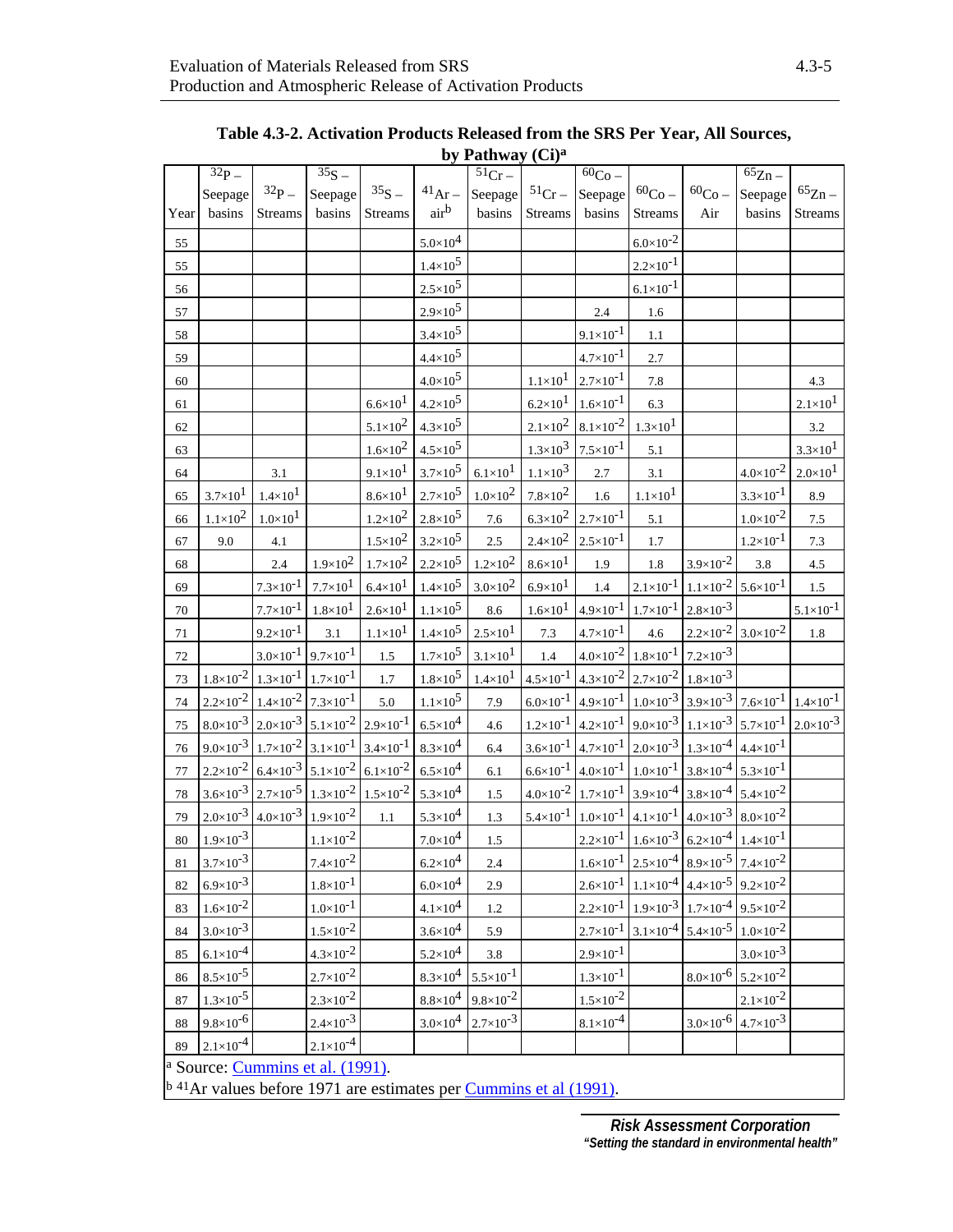<span id="page-5-0"></span>

**Figure 4.3-1.** Activation products released from the SRS per year, all sources, by pathway [\(Cummins et al. 1991\)](#page-18-0).

# **SUMMARIES OF OTHER AVAILABLE DATA**

 We searched the *Radiological Assessments Corporation* (*RAC)* SRS Dose Reconstruction Phase I document database for records with information related to the activation products. Most of the documents recovered are brief reports of specific events and do not lend themselves to developing a clear pattern related to activation product releases over the entire history of the Site. They primarily record offnormal incidents at the SRS, when specific activation products were noticed or anticipated in an effluent and a study was undertaken to determine the radionuclide's source or actual release rate. Because <sup>32</sup>P, <sup>35</sup>S, and <sup>51</sup>Cr have relatively short half-lives, there are few observations of these [nuclides](#page-9-0) in effluents. The nuclides  $65Zn$  and  $60Co$ , with longer halflives, were more often measured in effluent and in offsite [media. A](#page-8-0)lthough 41Ar has a very short half-life, it was created in relatively large quantities routinely during reactor operation. As a noble (nonreactive) gas, it was released much more readily to the environment with the stack air stream. Data and estimates discovered during the Phase I document review and summarized here are more complete than for the other activation products.

 The Phase I records concerning these nuclides make up a rather sparse set and do not support detailed, comprehensive estimates of SRS releases or dose calculations. However, they do focus on important events associated with activation product releases dating back to early 1956. These events coincide with peak releases seen in recent radionuclide release summaries published by the SRS ([Cummins et al. 1991; Carlton and Denham 1996\)](#page-18-0) and, thus, may be used to corroborate key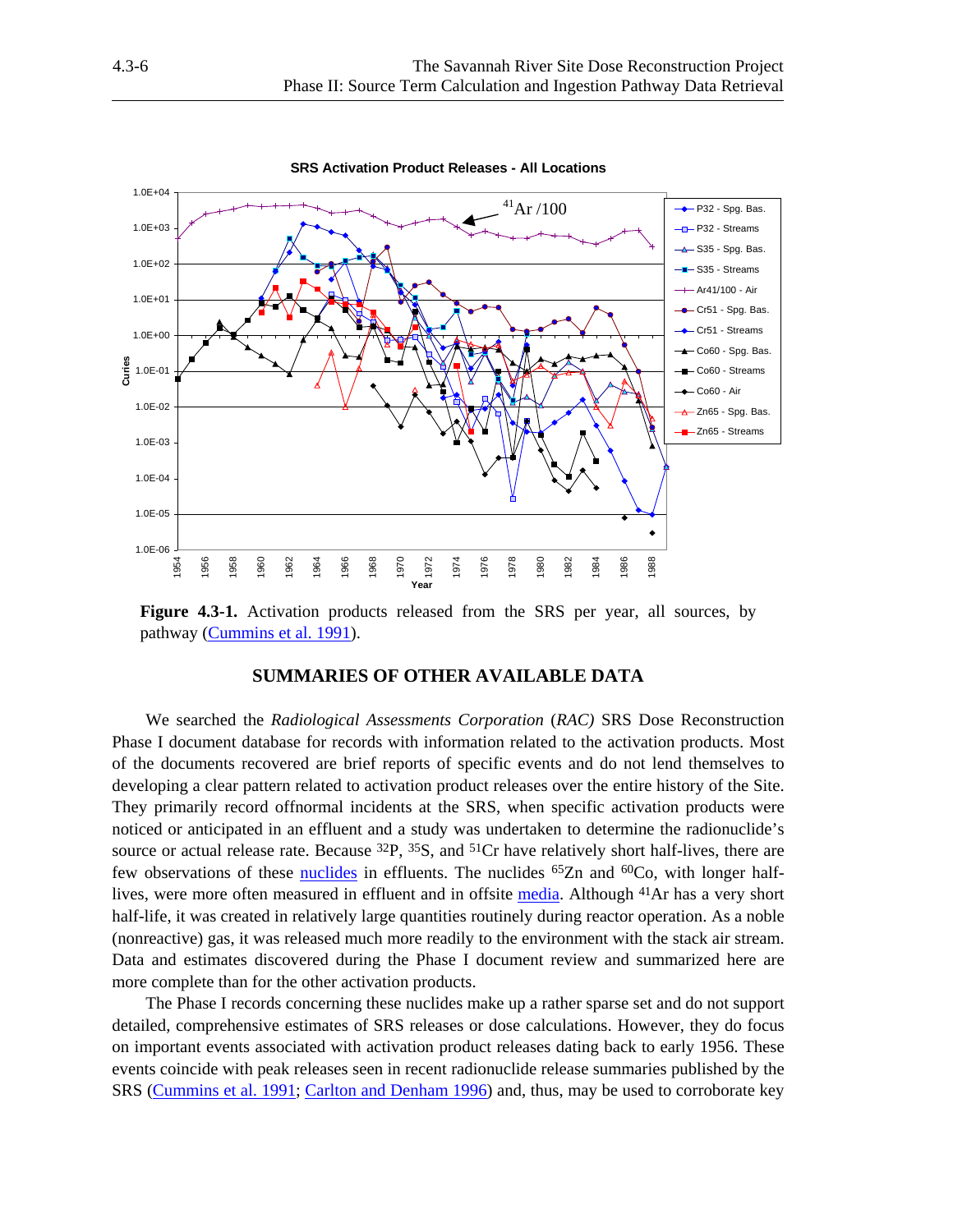## **Early Discussions Concerning Potential Increases in 41Ar Releases**

<span id="page-6-0"></span>support them. Similarly, the data graphs presented below are the primary data sets for these data

fragments -- no spreadsheet analyses were performed or are available to support them.

 A not[e, Hall and Coombs \(1956\),](#page-18-0) states that the stack discharges of "A41" were on the order of 1500 Ci per month per reactor area. The monthly stack discharge ranged from 570 Ci in C-Area to 1840 Ci in R-Area. The note states that, "Assuming the present stack activity to be the average activity, the stack discharge ranges from 860 to 2300 Ci per month, with the exception of L area which is shut down." [Hall and Coombs](#page-18-0) note that the  $41Ar$  activity of the stack effluent is almost insignificant while the reactor is shut down and increases greatly during and following startup. The note references an attached table summarizing the results, but the table is missing from the copy recovered by *RAC*.

 A memo, [Hoy \(1962\),](#page-19-0) notes that design modifications being considered for the reactors may cause increased 41Ar releases to the atmosphere. The Health Physics group estimated that 1500 Ci d<sup>−</sup>1 released per reactor would cause dose rates as high as 2.4 mrem h<sup>−</sup>1 at 0.8 mi (well inside the Site boundary). Maximum offsite dose, with overlapping plumes from all five reactors, would not exceed 0.0022 mrem h<sup>-1</sup>. [Hoy \(1962\)](#page-19-0) noted that the stack Kanne chambers, low-level betagamma counters, and are[a background](#page-3-0) detectors might be affected. The memo noted that "the normal gamma background level in the vicinity of SRP is 0.35 mr/24 hr . . .."

A note to file[, Coombs \(1964\),](#page-18-0) indicates that an anticipated 50-fold increase in the  $^{41}Ar$ release rate, due to ventilation of the K-Reactor with dry air vs.  $CO<sub>2</sub>$  beginning in June 1964 did not occur. Kanne chamber readings indicated an <sup>41</sup>Ar release of 85 Ci d<sup>-1</sup>, three times higher than the previous K-Area discharge rate. Exposure rates at the K-Area fence (using a Geiger-Mueller tube and scaler) ranged from 0.34 to 0.49 mrem  $d^{-1}$ , "within the normal background range" but highest at the predicted <sup>41</sup>Ar maximum [concentration](#page-4-0). [Coombs \(1964\)](#page-18-0) speculates that a high percent of air may have already been in the reactor cavities from leakage. Calculations, based on the 50-fold predicted 41Ar increase, had indicated a potential for 2.4 mrem h<sup>−</sup>1 at 0.8 mi downwind. An increase in  ${}^{14}C$  emission was also predicted. [Coombs \(1964\)](#page-18-0) notes an estimated discharge of 14C of 0.84 Ci y<sup>−</sup>1 at 30–65 ft3 min<sup>−</sup>1 purge of K-Area reactor cavities at 10% reactor down time.

#### **Stream Releases**

 A two-page document fragment, titled "Reactor Area Release Summary" ([Anonymous ca.](#page-17-0)  [1964](#page-17-0)), summarizes amounts of radioactive material released to streams from 1954 through 1964. From 1954 through 1960, radionuclides were characterized as "primarily short-lived materials," associated with the discharge from the reactors of failed fuel elements. The fragment notes "Discontinued routine purge of deionized water," and "75% Np," in association with the 1959 data. The data related to (or likely related to) activation products are summarized below in [Table](#page-7-0)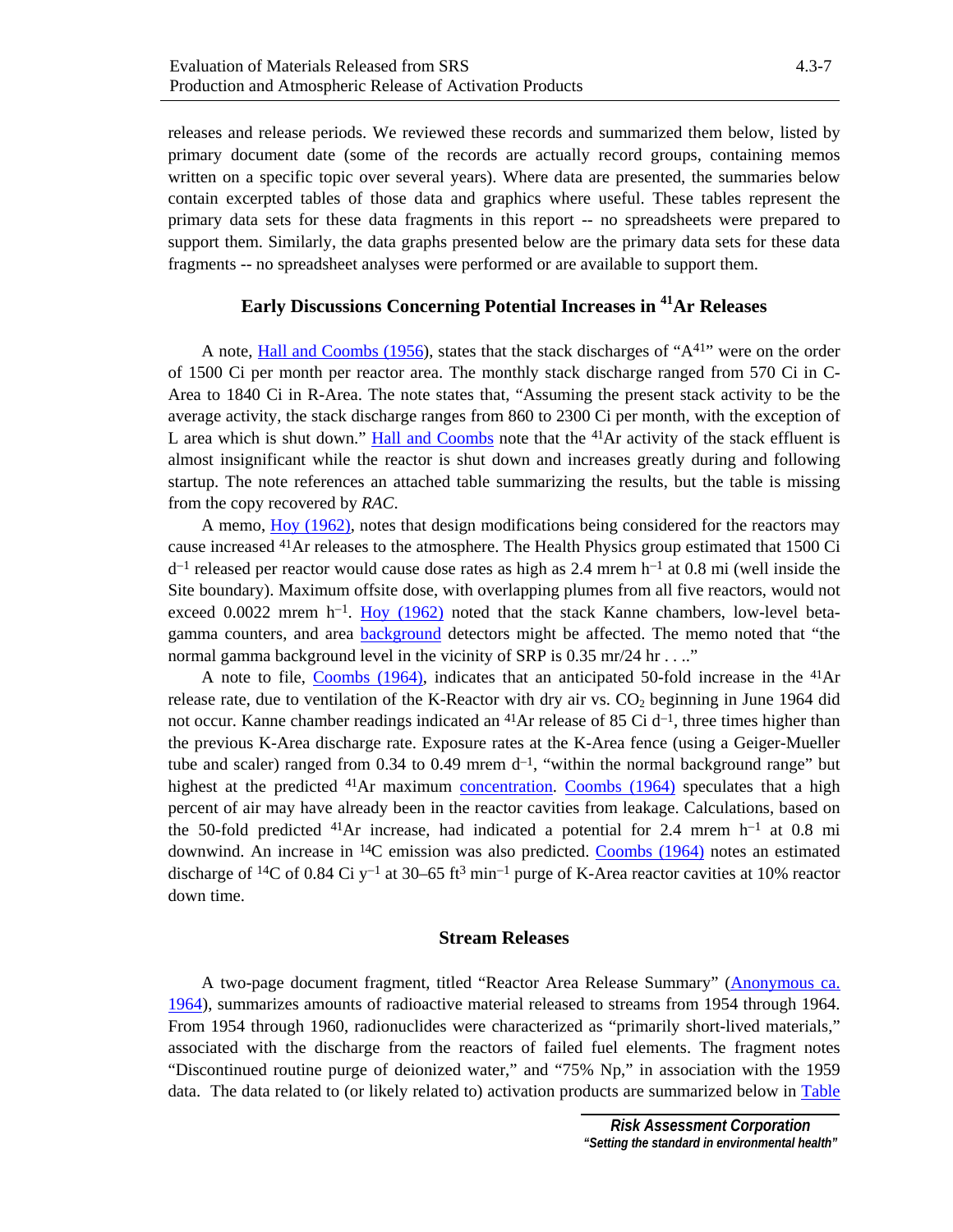<span id="page-7-0"></span>4.3-3. [Table 4.3-4](#page-7-1) provides an indication as to the specific radionuclides probably making up the "primarily short-lived materials" source term in the first table. No further information was available to support this speculation.

| Year | Releases to streams (Ci) |
|------|--------------------------|
| 1954 | 30                       |
| 1955 | 112                      |
| 1956 | 303                      |
| 1957 | 875                      |
| 1958 | 537                      |
| 1959 | 1323                     |
| 1960 | 836                      |

**Table 4.3-3. Releases to Streams** 

<span id="page-7-1"></span>For 1960, [Anonymous ca. 1964](#page-17-0) notes that "Specific radioanalysis (was) initiated last half of year," but it does not provide the results of the analyses. For 1961–1964, five to six radionuclides are considered individually in author (year). Only activation products are listed in Table 4.3-3.

| Table 4.5-4. Activation Products Released to SRS Streams |                         |                        |                        |  |  |
|----------------------------------------------------------|-------------------------|------------------------|------------------------|--|--|
|                                                          |                         |                        | Curies to streams for  |  |  |
|                                                          |                         | Specific               | the specific           |  |  |
| Year                                                     | Total curies to streams | radionuclides analyzed | radionuclides analyzed |  |  |
| 1961                                                     | 360                     | 51Cr                   | 62                     |  |  |
| 1962                                                     | 1142                    | 51Cr                   | 199                    |  |  |
|                                                          |                         | 35S                    | 512                    |  |  |
| 1963                                                     | 2594                    | 51Cr                   | 1280                   |  |  |
|                                                          |                         | 35 <sub>S</sub>        | 156                    |  |  |
| 1964                                                     | 1725                    | 51Cr                   | 1085                   |  |  |
|                                                          |                         | 35S                    | 91                     |  |  |

#### **Table 4.3-4. Activation Products Released to SRS Streams**

[The document](#page-17-0) contains a remarks section, noting changes in processes leading to changes in release rates. Better chemistry control and less corrosion, plus discontinued purging of the thermal shield system, reduced releases in 1960.

[Johnson \(](#page-19-0)1962) states that  $35S$ , the main contributor of the long-lived materials, was likely due to degradation of the cation (sulfonated) resin as a result of radiation damage[. Johnson](#page-19-0) (1962) also states that "Cation resin beds were replaced with mixed beds in the moderator purification system to facilitate better Pd control; <sup>35</sup>S releases decreased as a result." A [1964 note](#page-17-0) states that, "The failure to sorb the 35S was attributed to saturation of the anion resin." Also noted was a sixfold increase in the release of  ${}^{51}Cr$  at that time because of a change in chemistry increasing the retention of chromium by [fuel assemblies.](#page-6-0) 

 A [table](#page-17-0) titled, "Savannah River Plant. Radioactivity in Reactor Effluent Waters–CY 1968," ([Anonymous](#page-17-0) 1969) tabulates combined reactor effluents for 17 radionuclides including the activation products listed in [Table 4.3-5](#page-8-0).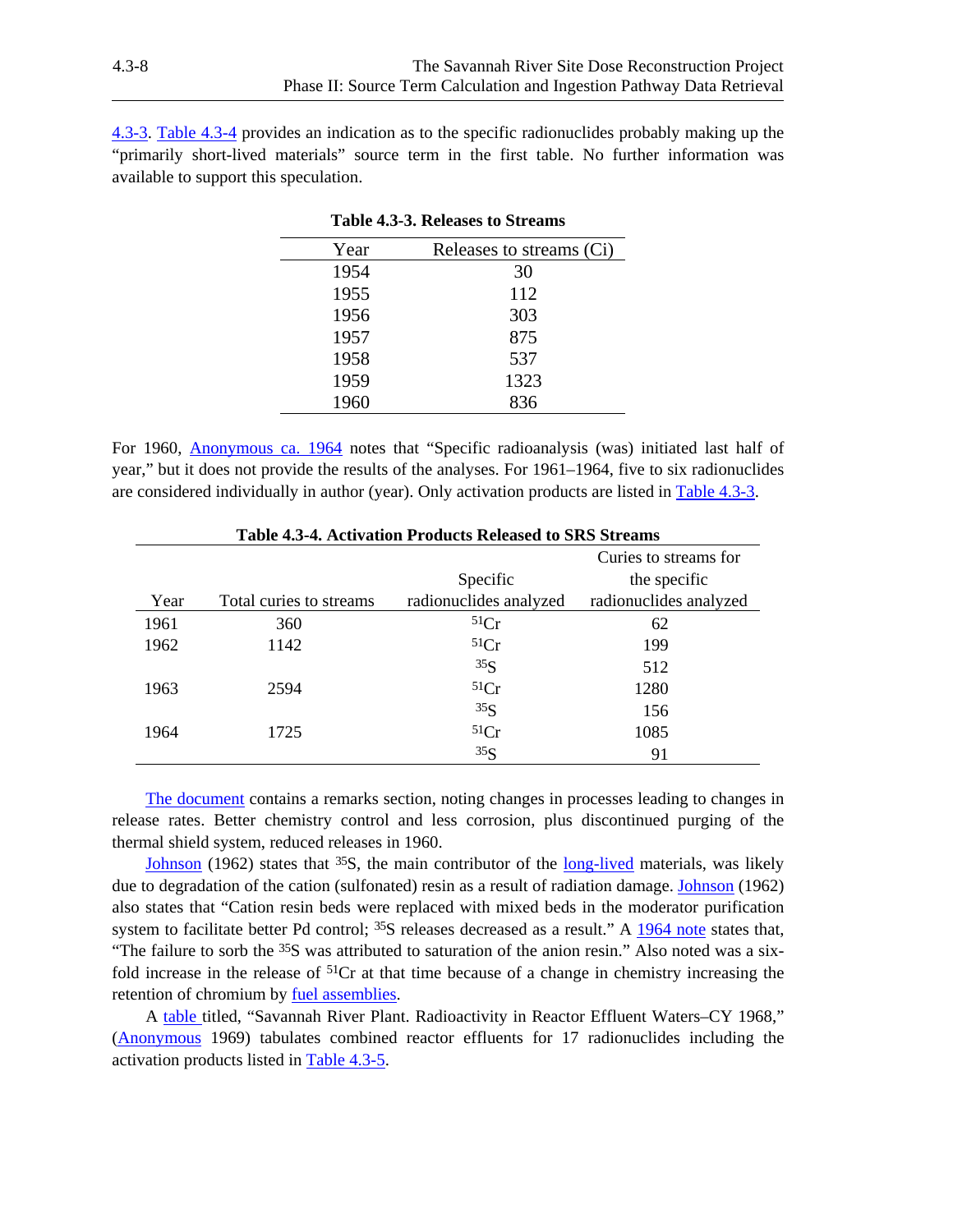<span id="page-8-0"></span>

|                  |                            | Contribution in Savannah River   |
|------------------|----------------------------|----------------------------------|
| Activation       | Combined reactor effluents | downstream at Highway 301 bridge |
| product          | (Ci released)              | $(pCi L^{-1})$                   |
| 51Cr             | 85.8                       | $< \!\!8$                        |
| 32P              | 2.4                        | <b>NA</b>                        |
| 65Zn             | 4.5                        | < 1.1                            |
| 60 <sub>Co</sub> | 1.8                        | ${<}1.4$                         |
| 35S              | 172                        | 26                               |

**Table 4.3-5. Radioactivity in SRS Effluent Waters, All Reactors Combined** 

## **Other Data**

A memo ([Patterson 1969\)](#page-20-0) that discusses  ${}^{60}$ Co releases notes that a  ${}^{60}$ Co release was "first" reported in September 1967 and that, "To date only a gaseous form of  ${}^{60}Co$  has been released from the High Level Caves short stacks, from the 'B' stack, and from the 776-A short stack." Particulate cobalt activity had not penetrated the high efficiency filters. The High Level Caves Off Gas Exhaust system was the source of  ${}^{60}Co$  in "B" stack." The memo notes particulate  ${}^{60}Co$ problems in ducts and filters; with the ducts of Cell 12 radiating 1 to 2 R  $h^{-1}$  due to internally deposited <sup>60</sup>Co. High-efficiency filters in the Cell 12 system had shown dose rates up to 10 R h<sup>-1</sup> through the filter housing after  ${}^{60}Co$  manipulations in the cell. [Table 4.3-6,](#page-9-0) and [Figure 4.3-2](#page-9-1) summarize onsite and offsite <sup>60</sup>Co measurements in air for a 7-month period in 1968 and 1969 when activities involving cutting materials containing <sup>60</sup>Co were occurring. A partial summary of these same data is also presented in a memo, [\(Taylor 1969a\).](#page-20-0)

 According to [Patterson \(1969\)](#page-20-0), since September 1967 there had been three periods of significant <sup>60</sup>Co release:

- 1. September–November 1967: 8.8 mCi
- 2. February 8–March 15 1968: 33 mCi
- 3. January 9–March 20, 1969: 3.2 mCi.

[Patterson \(1969\)](#page-20-0) notes that the Environmental Monitoring group collected vegetation samples in the Technical Division area after the first two release periods, with very low concentrations detected. The report notes that  $^{60}$ Co was released from the 776-A short stack when cutting solution was discharged to the high-level drain after  ${}^{60}Co$  specimens were cut in the metallurgy cell. Several tables, including several handwritten pages, are attached to the report. *RAC* has compared the handwritten ([Patterson 1969\)](#page-20-0) and summarized values (above) for the three periods noted and found them to be essentially identical. A note indicates that the SRS ultralow level counting laboratory had just been completed, enabling the detection via coincidence counting of very low levels of <sup>60</sup>Co (to 0.5 disintegrations min<sup>-1</sup>, which equals 227 fCi or 227  $\times$  $10^{-15}$  Ci).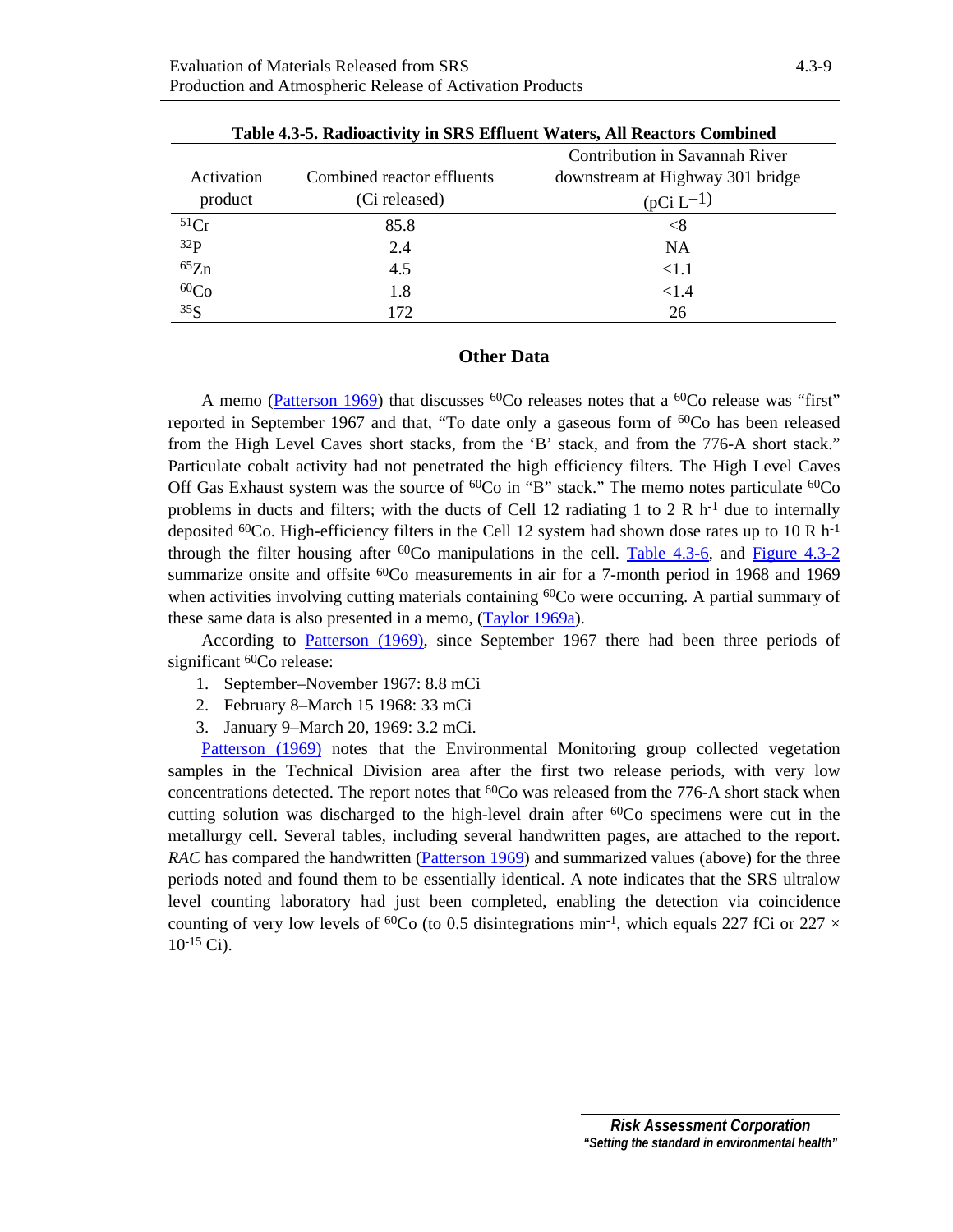<span id="page-9-0"></span>

|           | <b>Table 4.3-0. Onsite and Onsite SKS Monitoring for <math>\sim</math> CO (CI/III° <math>\times</math> 10 <math>\sim</math> )<math>\sim</math></b> |       |       |      |       |      |              |      |       |      |                                                                                                             |      |
|-----------|----------------------------------------------------------------------------------------------------------------------------------------------------|-------|-------|------|-------|------|--------------|------|-------|------|-------------------------------------------------------------------------------------------------------------|------|
|           |                                                                                                                                                    |       |       |      |       |      |              |      |       |      | Month Hi Vol. <sup>b</sup> Uncrt. b 735-Sb Uncrt. 200F&H Uncrt. OPb Uncrt. 25 mileb Uncrt. 100 mileb Uncrt. |      |
| $Dec-68$  |                                                                                                                                                    |       | 0.29  | 0.25 | 0.11  | 0.06 | 0.04         | 0.02 | 0.071 | 0.01 | 0.062                                                                                                       | .010 |
| Jan-69    | 0.09                                                                                                                                               | 0.008 | 1.34  | 0.65 | 0.11  | 0.05 | 0.1          | 0.02 | 0.05  | 0.01 | 0.048                                                                                                       | .010 |
| Feb-69    | 0.038                                                                                                                                              | 0.01  | 9.53  | 1.46 | 0.34  |      | $0.06$ 0.116 | 0.01 | 0.052 | 0.01 | 0.166                                                                                                       | .020 |
| Mar-69    |                                                                                                                                                    |       | 7.88  | 1.45 | 0.19  |      | $0.06$ 0.133 | 0.02 | 0.08  | 0.01 | 0.042                                                                                                       | .010 |
| Apr-69    |                                                                                                                                                    |       | 1.93  | 0.52 | 0.11  | 0.03 | 0.178        | 0.02 | 0.075 | 0.01 | 0.064                                                                                                       | .020 |
| May-69    |                                                                                                                                                    |       | 4.81  | 0.87 | 0.144 | 0.1  | 0.095        | 0.02 | 0.135 | 0.03 | 0.049                                                                                                       | .020 |
| Jun- $69$ |                                                                                                                                                    |       | 13.06 | 0.51 | 0.512 |      | 0.529        | 0.04 |       |      |                                                                                                             |      |
|           |                                                                                                                                                    |       |       |      |       |      |              |      |       |      |                                                                                                             |      |

**Table 4.3-6. Onsite and Offsite SRS Monitoring for 60Co (Ci/m3 × 10**−**15)a**

<span id="page-9-1"></span>a Source[: Patterson \(1969\).](#page-20-0)

<sup>b</sup> HiVol - high volume air sampler. Uncrt. - Uncertainty. Building 735-S. Buildings 200-F and H. OP - Outer SRS Perimeter. 25 Mile radius from SRS. 100 Mile radius from SRS.



**Figure 4.3-2.** Onsite and offsite SRS monitoring for <sup>60</sup>Co [\(Patterson 1969\)](#page-20-0).

The following data were compiled from two memos [\(Taylor 1969a, 1969b\)](#page-20-0) attached to [Patterson \(1969\)](#page-20-0) after *RAC* evaluation and correction of an apparent error in Taylor (1969b). The correction was based on comparisons to contemporary SRS data, data overlap between the two memos, and a note in  $Taylor$  (1969b) indicating a [detection limit,](#page-5-0) using  ${}^{60}Co$  coincidence counting that was a factor of 1000 lower than the lowest 60Co values presented in the subject memo. The data in [Table 4.3-7](#page-10-0) and [Figure 4.3-3](#page-10-0) reflect the factor-of-1000 correction where indicated.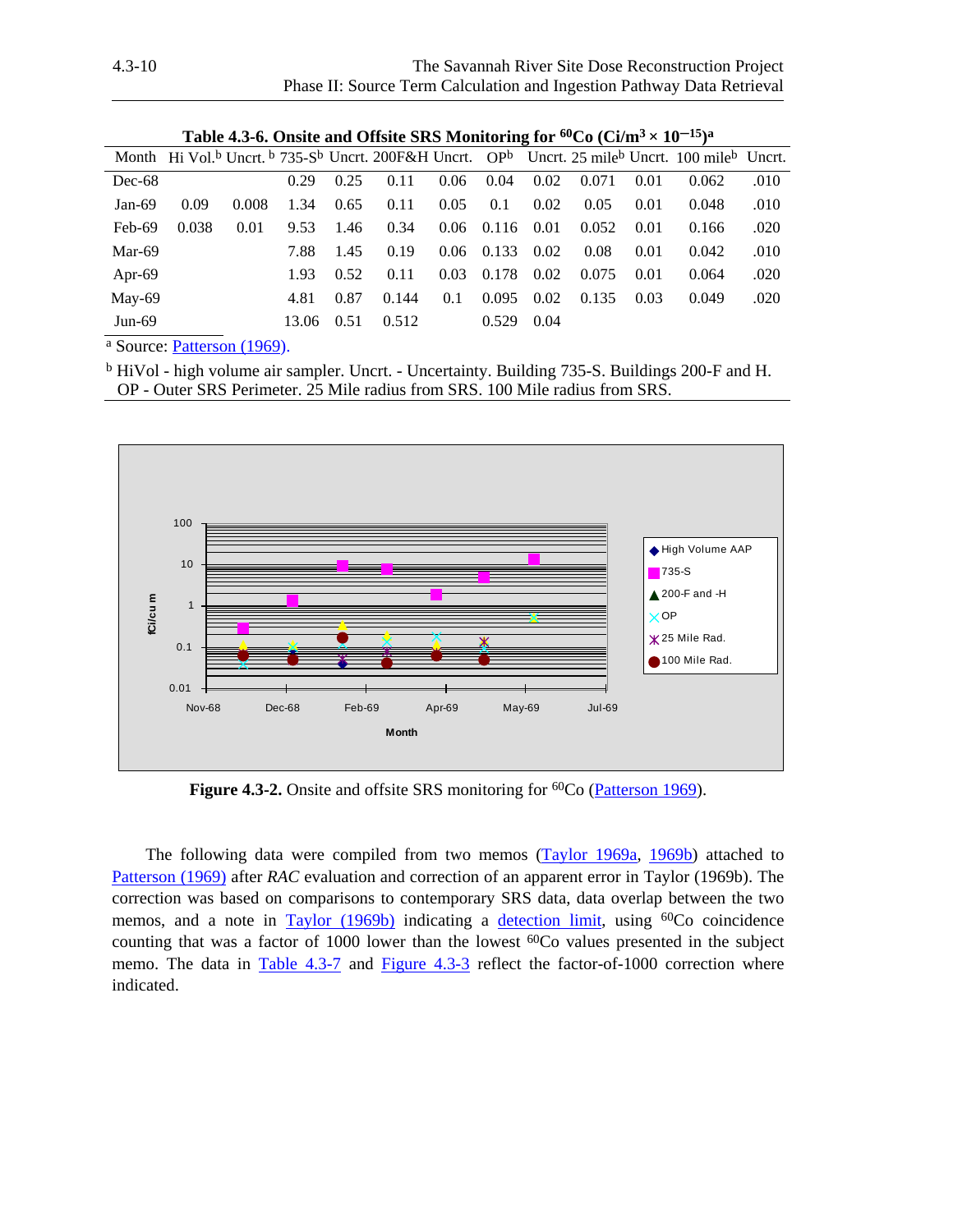<span id="page-10-0"></span>

| Date<br>1/30/68<br>10/17/68<br>1/3/69 | Sample $(m^3)$<br>36,833<br>178,715<br>106,040<br>36,589 | $^{60}Co$ Ci m <sup>-3</sup> [ $\times$ 10 <sup>-15</sup> ])<br>.017 <sup>b</sup><br>.035 <sup>b</sup><br>.038 <sup>b</sup><br>.065 <sup>b</sup> | $+/-$<br>.001<br>.003<br>.004 |
|---------------------------------------|----------------------------------------------------------|--------------------------------------------------------------------------------------------------------------------------------------------------|-------------------------------|
|                                       |                                                          |                                                                                                                                                  |                               |
|                                       |                                                          |                                                                                                                                                  |                               |
|                                       |                                                          |                                                                                                                                                  |                               |
|                                       |                                                          |                                                                                                                                                  |                               |
| 1/9/69                                |                                                          |                                                                                                                                                  | .009                          |
| 1/14/69                               | 35,768                                                   | .140 <sup>b</sup>                                                                                                                                | .012                          |
| 1/15/69                               | 35,149                                                   | .103 <sup>b</sup>                                                                                                                                | .010                          |
| 1/17/69                               | 106,030                                                  | < 0.003 <sup>b</sup>                                                                                                                             |                               |
| 1/24/69                               | 104,309                                                  | .097 <sup>b</sup>                                                                                                                                | .006                          |
| 1/31/69                               | 109,679                                                  | .189 <sup>b</sup>                                                                                                                                | .008                          |
| 2/7/69                                | 106,073                                                  | .073 <sup>b</sup>                                                                                                                                | .005                          |
| 2/11/69                               |                                                          | .034                                                                                                                                             | .010                          |
| 2/13/69                               |                                                          | .065                                                                                                                                             | .010                          |
| 2/15/69                               |                                                          | .030                                                                                                                                             | .010                          |
| 2/18/69                               |                                                          | .042                                                                                                                                             | .020                          |
| 2/22/69                               |                                                          | .012                                                                                                                                             | .003                          |
| 2/25/69                               |                                                          | < 010                                                                                                                                            |                               |
| <b>Onsite:</b>                        |                                                          |                                                                                                                                                  |                               |
| $1/1 - 31/69c$                        | 45,851                                                   | .590 <sup>b</sup>                                                                                                                                | .021                          |

**Table 4.3-7. Cobalt-60 in Air—Aiken Airport and Onsite** 

a Source: Extracted from [Taylor \(1969a and 1969b\)](#page-20-0).

b Data corrected for apparent error in the SRS source memo; these values have been reduced by a factor of 1000.

c Onsite air sampler, Administration Area (SRS 700 Area).



Figure 4.3-3. Cobalt-60 in air—Aiken Airport (extracted from Taylor 1969a, 1969b).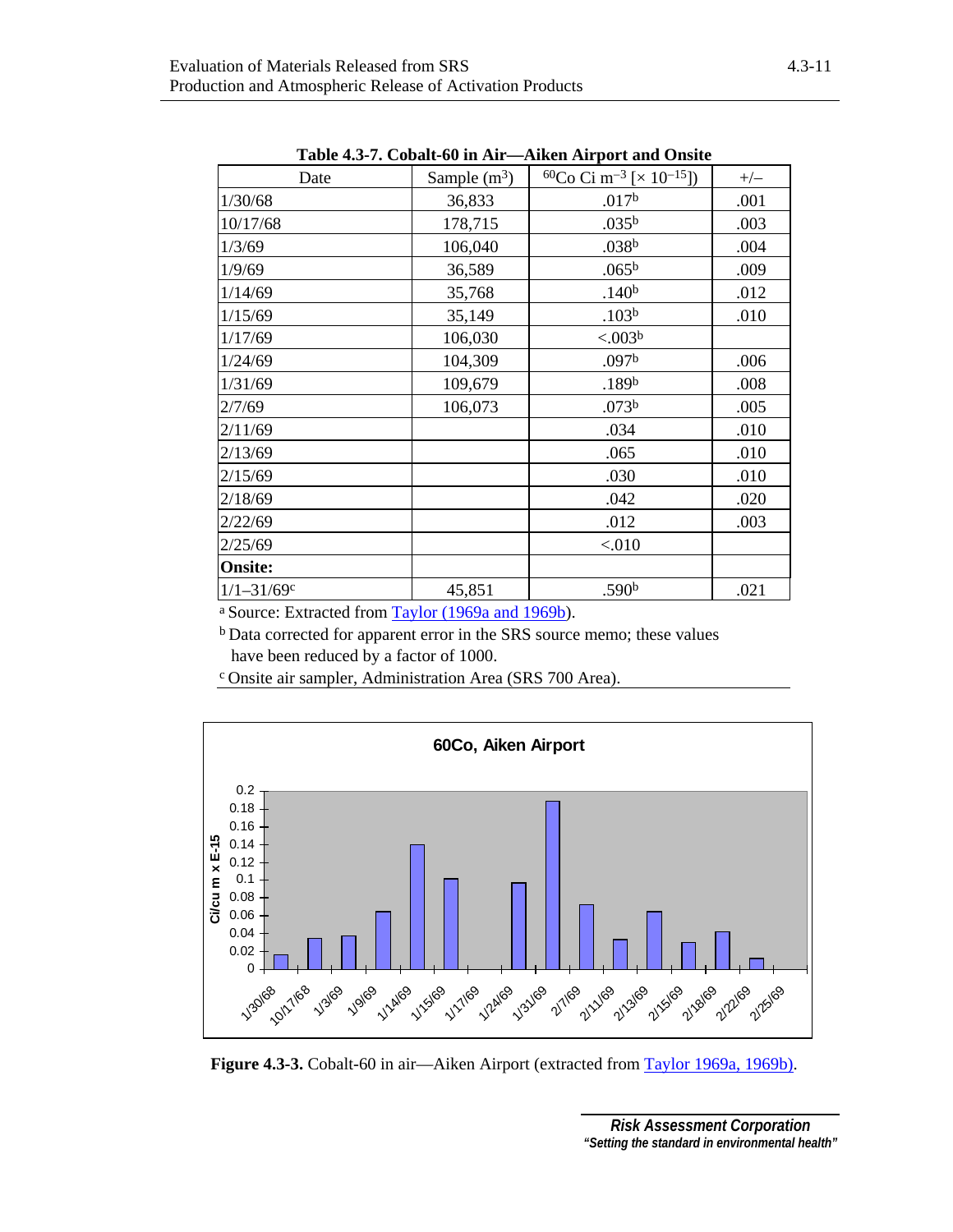<span id="page-11-0"></span>[Jacobsen and Marter \(1972\)](#page-19-0) provides an interesting perspective on anticipated reactor releases. L-Reactor shut down in February 1968 and was restarted in October 1985. The reactor ran through December 1987, but with two extended shutdowns during the period. While this 1972 report is not of value in estimating L-Reactor activation product releases after the actual 1985 restart, it does base many of its conclusions on the functioning 1972-era reactors, stating that "... all facility improvements made in the three operating production reactors at SRP for minimizing environmental effects of operation will be incorporated (in L-Reactor)." The most significant of these modifications was to be construction of a closed-loop heat exchanger-filter-deionizer for cooling, clarifying and decontaminating disassembly basin water. The disassembly basin had been the primary source of release of radioactive materials to liquid effluent during prior operation of L-Reactor. The new system was said to be "comparable to those now used in other operating reactors and will greatly reduce the potential for release of radioactive materials." A program of seal welding was also proposed to reduce leakage from other areas in the reactor system, including the [heavy water r](#page-7-0)ecirculation system.

[Jacobsen and Marter \(1972\) co](#page-19-0)nsiders the potential for release of all types of radionuclides; this section extracts data related to the activation products. Jacobsen and Marter anticipated that <sup>41</sup>Ar releases would be relatively constant from year to year, with reactor power ranging from about 2000–2300 MW(t). Actual maximum average power after the 1985 L-Reactor restart was reached in April 1986 at about 1900 MW(t), but average power over the 25-month period was just under 700 MW(t), including 8 months of extended shutdowns, or 1040 MW(t) not including the extended shutdowns. This latter value was about one-half the average value developed by the other reactors over their full power lives.

<span id="page-11-1"></span>[Jacobsen and Marter \(1972\)](#page-19-0) notes that some 55,000 gal of heavy water, 99.7% isotopic purity, would be used as moderator. The moderator would initially contain very little tritium, which would build in over the years after startup. [Table 4.3-8,](#page-11-1) extracted from the startup report, shows the anticipated offsite effect of the tritium buildup and consequent increase in routine tritium leakage from the reactor. It is reproduced here to indicate the baseline dose predicted by the SRS for the release of other radionuclides, including the activation products.

| Operation                                     | Population dose (man-rem), from: |                  |       |  |  |  |
|-----------------------------------------------|----------------------------------|------------------|-------|--|--|--|
| (years following)<br>L-Reactor restart)       | Atmospheric releases             | Aqueous releases | Total |  |  |  |
|                                               | 26                               | 1.3              | 27.3  |  |  |  |
|                                               | 28.8                             | 3.9              | 32.7  |  |  |  |
| 3                                             | 31.5                             | 5.9              | 37.4  |  |  |  |
| 4                                             | 33.7                             | 7.8              | 41.5  |  |  |  |
| 5                                             | 36.3                             | 9.8              | 46.1  |  |  |  |
| a Source: <i>Jacobsen and Marter (1972)</i> . |                                  |                  |       |  |  |  |

**Table 4.3-8. Predicted Population Dose from Operation of L-Reactor, for a Potential Mid-1970s Startupa**

 More specifically, the annular cavity (the space between the reactor tank and the circumferential shield systems) was to be filled with dehumidified air, with an assumed exchange rate to the reactor building of 100 [cfm.](#page-3-0) This space had been designed to be filled with  $CO<sub>2</sub>$ , but leakage had made this approach impractical. Natural (1%) <sup>40</sup>Ar in the annular cavity air would be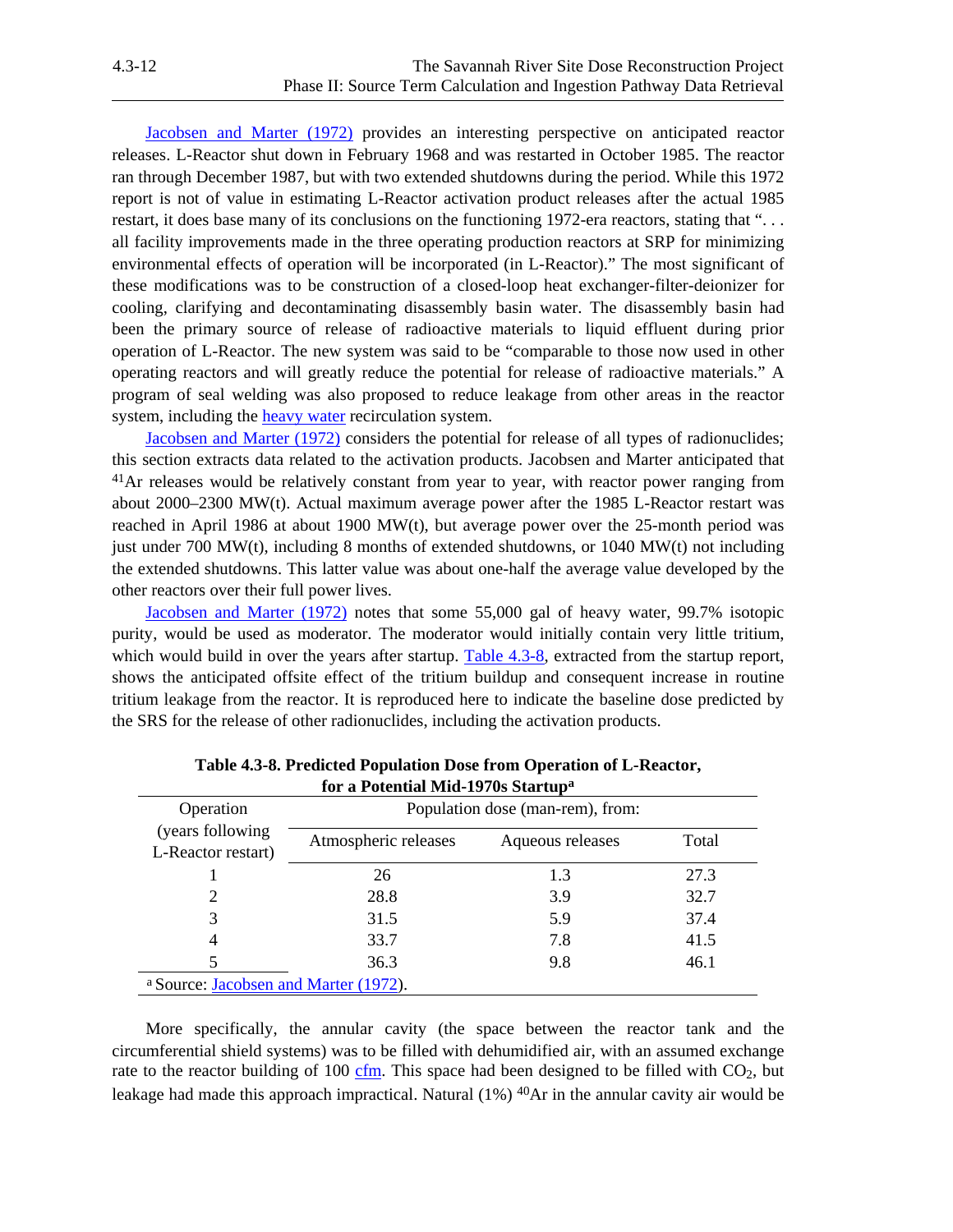<span id="page-12-0"></span>converted to 41Ar by neutron activation and would then be released to the environment via the main stack. Jacobsen and Marter calculate a production rate, decay period, and equilibrium concentration for  $41$ Ar in the operating reactor, but they also compare the value to the then-current value for P- and K-Reactors with similar neutron fluxes and reactor system designs and annual releases of about 50,000 Ci  $^{41}$ Ar. They discuss the possible design of a delay tank to further reduce <sup>41</sup>Ar concentration prior to stack exhaust, but they indicate that no such design had been developed for L-Reactor or the other reactors as of 1972. Leakage of air through the moderator system was anticipated to result in another  $1000$  to  $2000$  Ci  $41$ Ar released up the stack per year. Fission product gases, concentrating in the blanket gas helium over the moderator, were predicted to be approximately 1000 Ci y<sup>−</sup>1 of 85mKr, 300 Ci y<sup>−</sup>1 of 88Kr, 800 Ci y<sup>−</sup>1 of 135Xe and 4,000 Ci y<sup>−</sup>1 of 133Xe.

<span id="page-12-1"></span> Based on past history in the L-Reactor fuel and target storage basin, estimated first year aqueous releases of activation products to Steel Creek were calculated in [Jacobsen and Marter](#page-19-0)  [\(1972\) an](#page-19-0)d are presented in [Table 4.3-9.](#page-12-1) 

| Based on 1971 K-Area Data <sup>a</sup> |         |  |
|----------------------------------------|---------|--|
|                                        | Release |  |
| <b>Activation products</b>             | (Ci)    |  |
| 51Cr                                   | 0.6     |  |
| 32 <sub>P</sub>                        | < 0.1   |  |
| 65Zn                                   | < 0.1   |  |
| 60 <sub>Co</sub>                       | < 0.1   |  |
| 35 <sub>S</sub>                        | 3.1     |  |
| a Source: Jacobsen and Marter (1972).  |         |  |

**Table 4.3-9. Estimated First Year Aqueous Releases,** 

 The Jacobsen and Marter report projects the L-Reactor exhaust air rate from the 200-ft stack to be 120,000 ft<sup>3</sup> min<sup>-1</sup> (3400 m<sup>3</sup> min<sup>-1</sup>). On the basis of the expected <sup>41</sup>Ar release rate, the exhaust stack concentration of <sup>41</sup>Ar during L-Reactor operation (presumably at 2000–2300 MW[t]) was estimated to be 2.8 × 10<sup>-5</sup> × Ci cc<sup>-1</sup>, or 28 × Ci m<sup>-3</sup>. This is equivalent to 95,000 ×  $Ci$  min<sup>-1</sup>, or 50,000 Ci y<sup>-1 41</sup>Ar released, as previously noted in the report.

 The Jacobsen and Marter report also estimates annual atmospheric SRS releases associated with L-Reactor operations to be  $7 \times 10^{-3}$  Ci y<sup>-1</sup> for <sup>60</sup>Co. The report estimates maximum atmospheric plant perimeter concentrations associated with L-Reactor operations for 41Ar as 9.9  $\times$  10<sup>-12</sup> × Ci cc<sup>-1</sup>, and for <sup>60</sup>Co as 5.6 × 10<sup>-19</sup> × Ci cc<sup>-1</sup>.

[Wood and Randolph \(1974\)](#page-20-0) describes the development, calibration, and in-stack testing of a continuously operating monitor for the noble gases at SRS. No release data of value are presented, however.

 A memo, [Mirshak \(1983\),](#page-20-0) notes the results of a comparison between SRS estimated 3H and 41Ar concentrations using the WIND system and concentrations measured by the U.S. Environmental Protection Agency. The average <sup>41</sup>Ar emission rate for P-Reactor was  $1 \times 10^{-3}$  Ci s<sup>-1</sup> (a rate of 32,000 Ci y<sup>-1</sup>) on December 15. A memo from [Garrett to Corey on March 28, 1983](#page-18-0) notes the same study. *RAC*'s reactor power study (see Chapter 2 of this report) indicates that P-Reactor was in stable operation at the time, at a power level of approximately 1700 MW(t).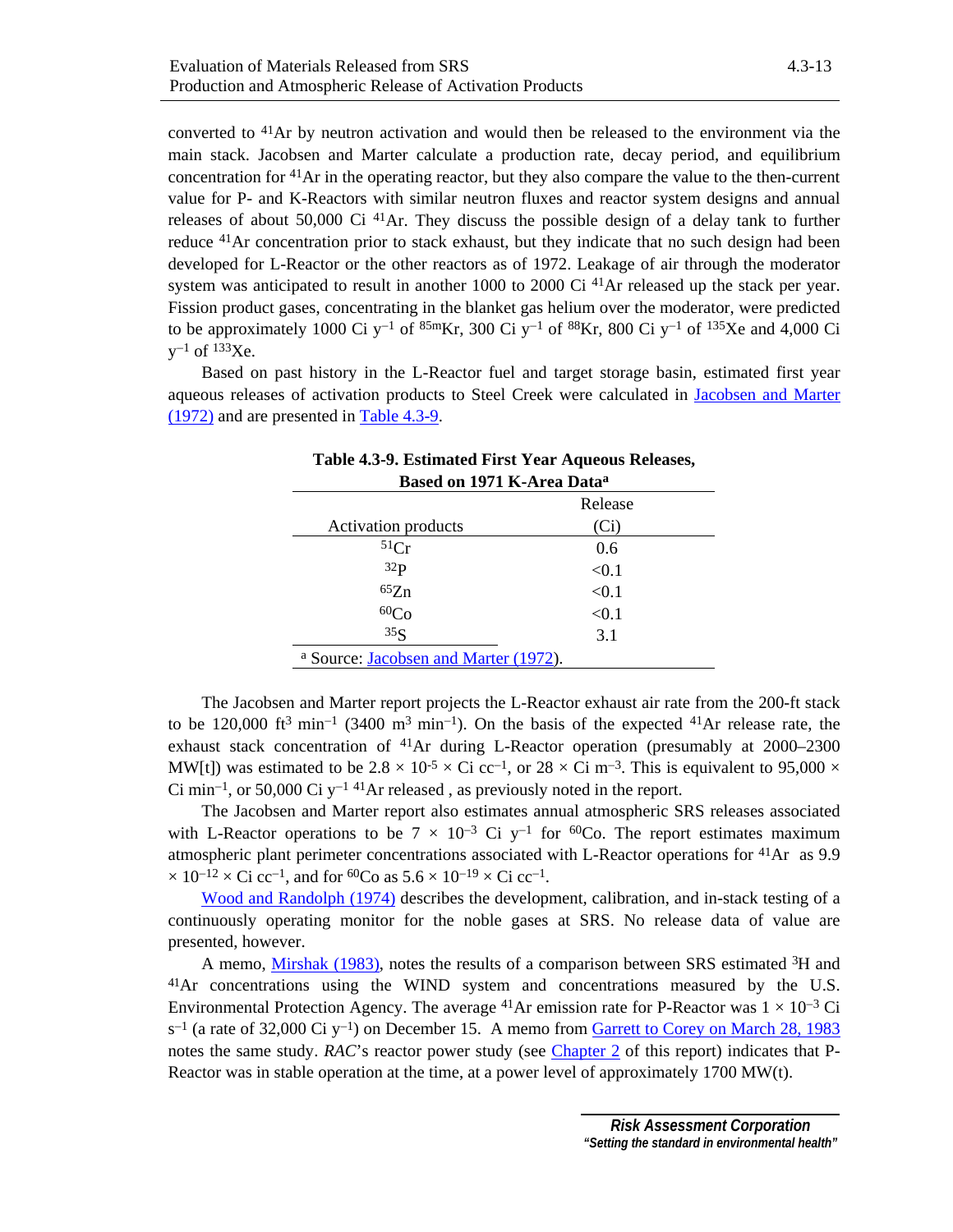A memo, [\(Anonymous 1986\)](#page-17-0) tabulates SRS annual releases of 41Ar as shown in Table 4.3- 10.

|                                        | <sup>41</sup> Ar released |
|----------------------------------------|---------------------------|
| Year                                   | (Ci)                      |
| 1982                                   | 60,000                    |
| 1983                                   | 41,000                    |
| 1984                                   | 36,000                    |
| 1985 (preliminary)                     | 52,000                    |
| <sup>a</sup> Source: Anonymous (1986). |                           |

| Table 4.3-10. SRS Annual Releases of <sup>41</sup> Ar (all reactors) <sup>a</sup> |  |  |
|-----------------------------------------------------------------------------------|--|--|
|-----------------------------------------------------------------------------------|--|--|

<u>Anonymous (1986)</u> estimates the offsite maximum individual dose as  $1.54 \times 10^{-6}$  mrem Ci<sup>-1</sup> released. *RAC* notes that during this period P-, K-, and C-Reactors were all operating at high average power levels (except that C-Reactor shutdown in mid-1985 and L-Reactor restarted in late 1985).

[Merz and Marter \(1986\)](#page-20-0) states that the annual guide of 30,000 Ci for 41Ar released to the atmosphere from P-Area was exceeded during November 1985. A release of 2250 Ci in November increased the 1985 total to 30,460 Ci. It is noted that 90% of the 41Ar released originates in the annular cavity, leaks into the process room, is mixed with air and released out through the stack. Because the K-Area and P-Area reactor systems are similar with respect to the conditions that produce 41Ar, one or both of the monitors was believed to be inaccurate. Releases of 41Ar for both areas are tabulated for 1985 (Table 4.3-11). Reactor power levels were similar over this period, although power data for March and April were not recovered during Phase II of this SRS study. To date, *RAC* has been unable to resolve the apparent discrepancy in 41Ar release levels.

|                                   | <b>INOVEHIDEL 1705"</b>    |                       |
|-----------------------------------|----------------------------|-----------------------|
|                                   | P-Reactor release          | K-Reactor release     |
| 1985 Month                        | $(Ci \, {}^{41}\text{Ar})$ | (Ci <sup>41</sup> Ar) |
| January                           | 4200                       | 758                   |
| February                          | 5340                       | 950                   |
| March                             | 5340                       | 600                   |
| April                             |                            | 1070                  |
| May                               | 1360                       | 1210                  |
| June                              | 3100                       | 1142                  |
| July                              | 3100                       | 1173                  |
| August                            | 3080                       | 1050                  |
| September                         | 1750                       | 19                    |
| October                           | 940                        | 940                   |
| November                          | 2250                       | 826                   |
| a Source: Merz and Marter (1986). |                            |                       |

**Table 4.3-11. Argon-41 Releases from SRS P- and K-Reactors, January– November 1985a**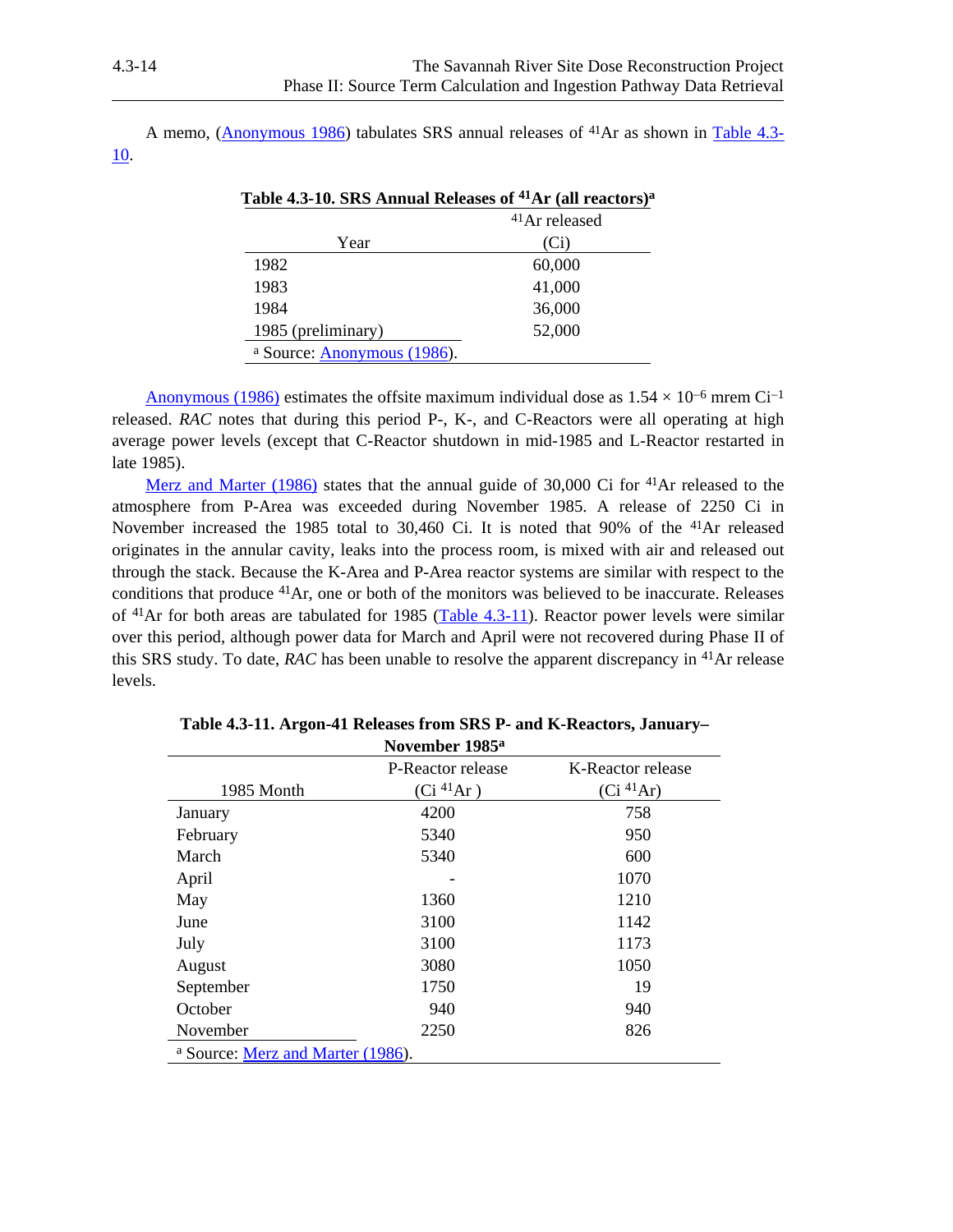[Sigg and Huang \(1986\)](#page-20-0) describes the development, calibration, testing, and [validation o](#page-12-0)f a mobile <sup>41</sup>Ar plume monitor, the TRAC. The device is sensitive to normal <sup>41</sup>Ar releases and is said to be capable of detecting a plume at 70 km downwind from a reactor, under typical transport conditions. The document provides no  $41$ Ar release data, although it does note, that since  $41$ Ar is formed by neutron activation of stable argon in air, its formation rate should be proportional to reactor power for a given reactor. Differences in reactor fluxes and annular cavities may give different source terms from different reactors at the same power level. Although SRP reactor power levels would be a better gauge of source terms, for simplicity in this report it is assumed the average of TRAC's observations represent average operating conditions.

# **SUMMARY: BEST ESTIMATES OF 41AR RELEASES DURING SRS OPERATIONS, 1954–1988**

[Figure 4.3-1 e](#page-5-0)arlier in this chapter presents airborne release rate data for the activation products in general. Of these, the primary radionuclide of interest in terms of airborne release and potential offsite dose is 41Ar. SRS reactor operations produced and released relatively large quantities of  $41$ Ar, and its production rate in the air blanket surrounding a reactor should have been roughly proportional to the reactor power level. [Cummins \(1991\)](#page-18-0) provides an SRSdeveloped estimate of 41Ar releases. The data were presented in [Table 4.3-2](#page-4-0), and are summarized in Table 4.3-12 and [Figure 4.3-4](#page-15-0), below.

|                                                                                                  | $41$ Ar to air       |      | $41$ Ar to air       |      | $41$ Ar to air      |
|--------------------------------------------------------------------------------------------------|----------------------|------|----------------------|------|---------------------|
| Year                                                                                             | (Ci)                 | Year | (Ci)                 | Year | (Ci)                |
| 55                                                                                               | $5.0 \times 10^{4a}$ | 66   | $2.8 \times 10^{5a}$ | 78   | $5.3 \times 10^{4}$ |
| 55                                                                                               | $1.4 \times 10^{5a}$ | 67   | $3.2 \times 10^{5a}$ | 79   | $5.3 \times 10^{4}$ |
| 56                                                                                               | $2.5 \times 10^{5a}$ | 68   | $2.2 \times 10^{5a}$ | 80   | $7.0 \times 10^{4}$ |
| 57                                                                                               | $2.9 \times 10^{5a}$ | 69   | $1.4 \times 10^{5a}$ | 81   | $6.2 \times 10^{4}$ |
| 58                                                                                               | $3.4 \times 10^{5a}$ | 70   | $1.1 \times 10^{5a}$ | 82   | $6.0 \times 10^{4}$ |
| 59                                                                                               | $4.4 \times 10^{5a}$ | 71   | $1.4 \times 10^{5}$  | 83   | $4.1 \times 10^{4}$ |
| 60                                                                                               | $4.0 \times 10^{5a}$ | 72   | $1.7 \times 10^{5}$  | 84   | $3.6 \times 10^{4}$ |
| 61                                                                                               | $4.2 \times 10^{5a}$ | 73   | $1.8 \times 10^{5}$  | 85   | $5.2 \times 10^{4}$ |
| 62                                                                                               | $4.3 \times 10^{5a}$ | 74   | $1.1 \times 10^{5}$  | 86   | $8.3 \times 10^{4}$ |
| 63                                                                                               | $4.5 \times 10^{5a}$ | 75   | $6.5 \times 10^{4}$  | 87   | $8.8 \times 10^4$   |
| 64                                                                                               | $3.7 \times 10^{5a}$ | 76   | $8.3 \times 10^{4}$  | 88   | $3.0 \times 10^{4}$ |
| 65                                                                                               | $2.7 \times 10^{5a}$ | 77   | $6.5 \times 10^{4}$  | 89   |                     |
| <sup>a</sup> Values from Cummins (1991). Values before 1971 were estimated; data after 1970 were |                      |      |                      |      |                     |
| based on measurements.                                                                           |                      |      |                      |      |                     |

**Table 4.3-12. Best Estimate of 41Ar Releases to Air, All Reactors** 

While these values represent the best available estimates for  $^{41}Ar$  releases from the SRS reactors, we note that the values presented for the later years (1974–1988) are quite low when compared to reactor power levels and overall average 41Ar production levels. We also observe that the  $^{41}$ Ar release values presented for certain of the early years (1955–1967) are quite high when compared to reactor power levels for the same period. The reason for these apparent discrepancies, demonstrated in the following graphs, is not clear.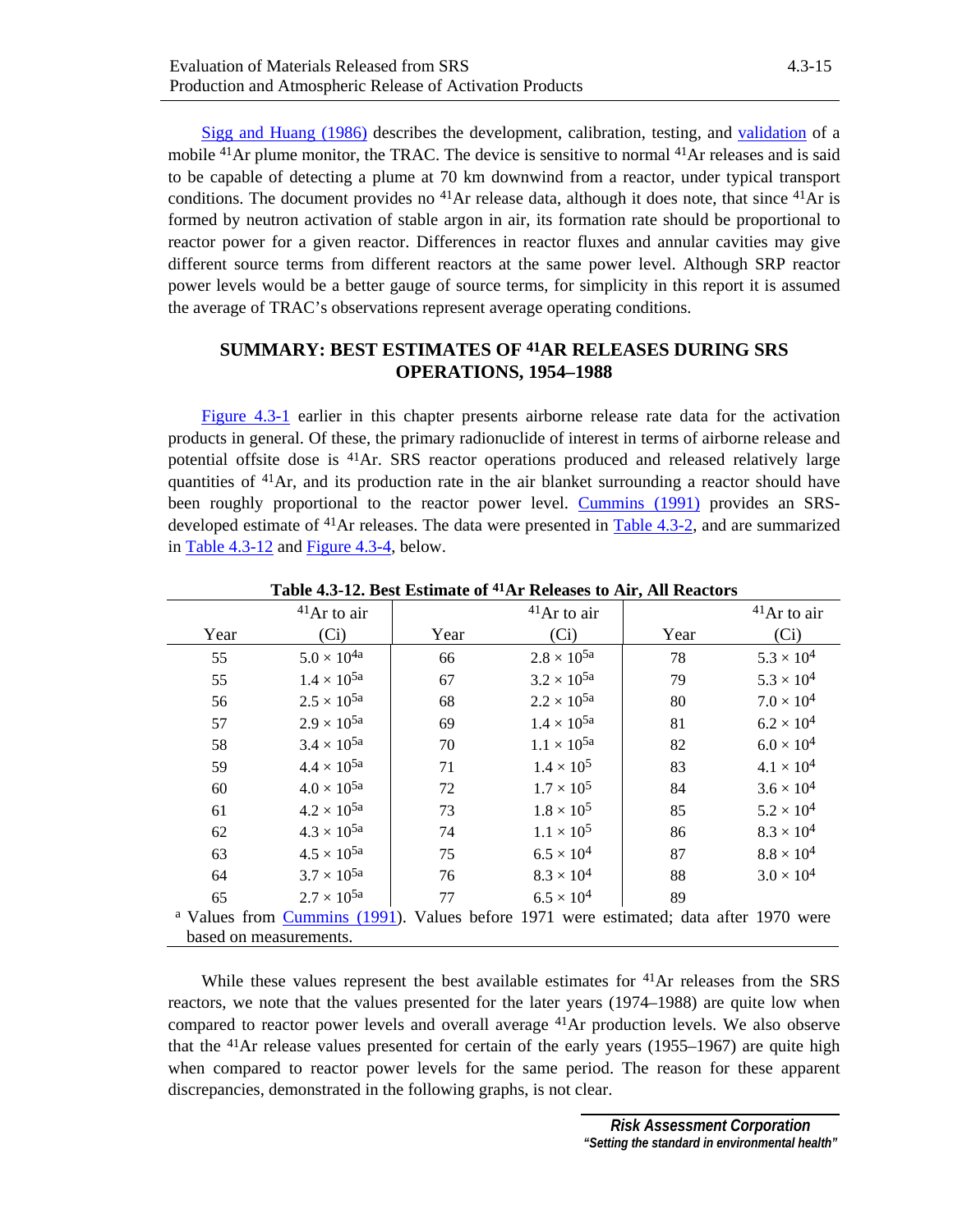<span id="page-15-0"></span>The following graph (Figure 4.3-4) plots the data fro[m Cummins \(1991\)](#page-18-0) data on a linear scale, for comparison to reactor power levels as seen in Figure 4.3-5.



**Figure 4.3-4.** SRS Estimate of <sup>41</sup>Ar releases, 1954–1989 (from *Cummins et al. 1991*).

<span id="page-15-1"></span>Chapter 2 of this report presents data extracted by *RAC* concerning SRS reactor power levels for the period 1955–1988. Those data are summarized in Figure 4.3-5.



**Figure 4.3-5.** Combined SRS reactor power output, 1955–1988.

[Figure 4.3-6](#page-16-1) allows examination of annual reactor power level data by individual reactor.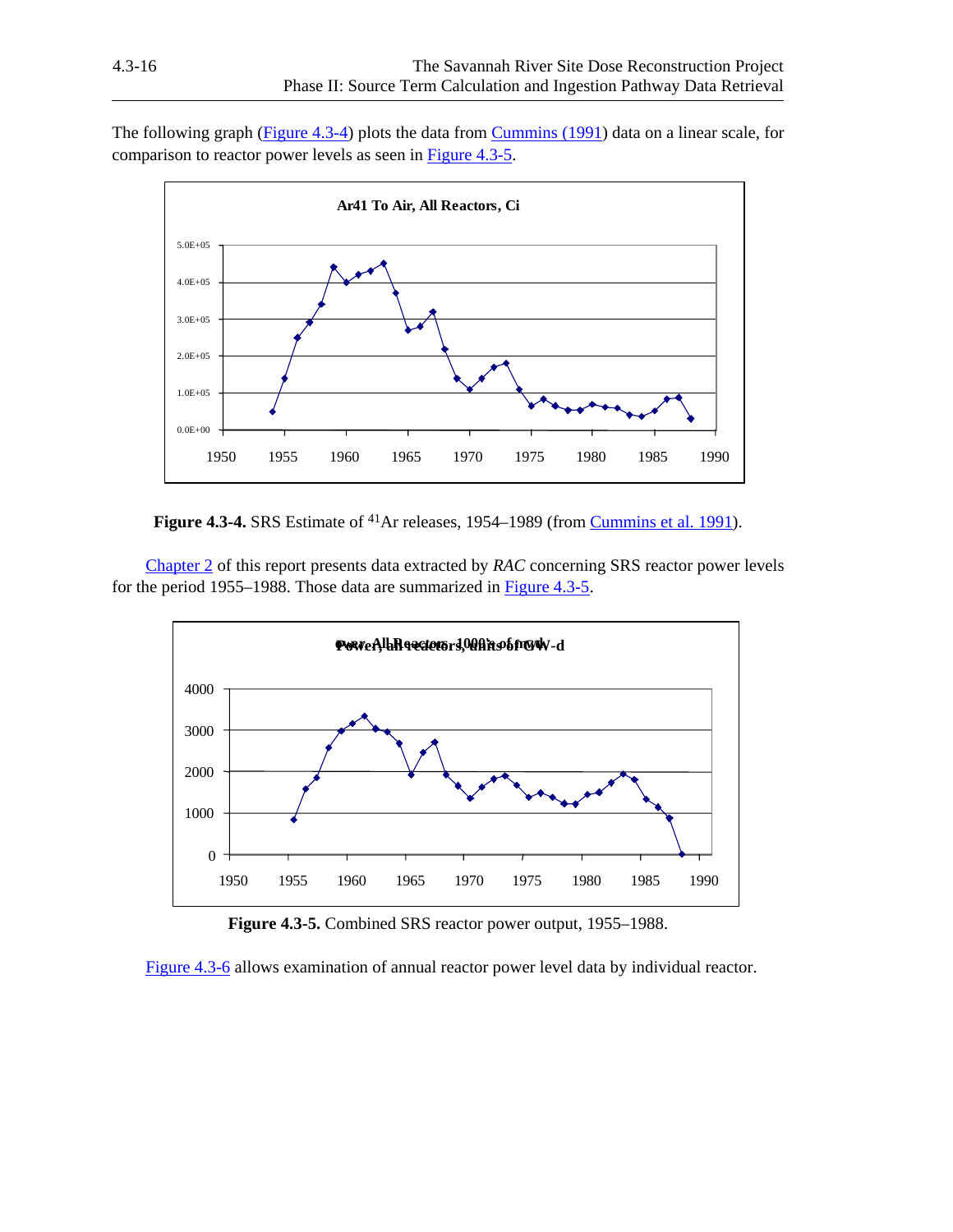<span id="page-16-1"></span><span id="page-16-0"></span>

**Figure 4.3-6.** SRS reactor power output, 1955–1988. (Note: for black and white copies: the vertical order within the data bars is the same as the order of reactors in the key.) From Chapter 2 of this report.

<span id="page-16-2"></span>[Figure 4.3-7 p](#page-16-2)resents a comparison of the  $41$ Ar and reactor power data sets, with the  $41$ Ar values having been divided by 100 to allow direct comparison on the same scale. Here, the discrepancy between the two sets of information becomes apparent, with relatively high estimated <sup>41</sup>Ar release values apparent in the early years, and relatively low values apparent during the later years.



**Figure 4.3-7**. Comparison of SRS <sup>41</sup>Ar release estimates versus reactor power levels.

*Risk Assessment Corporation "Setting the standard in environmental health"*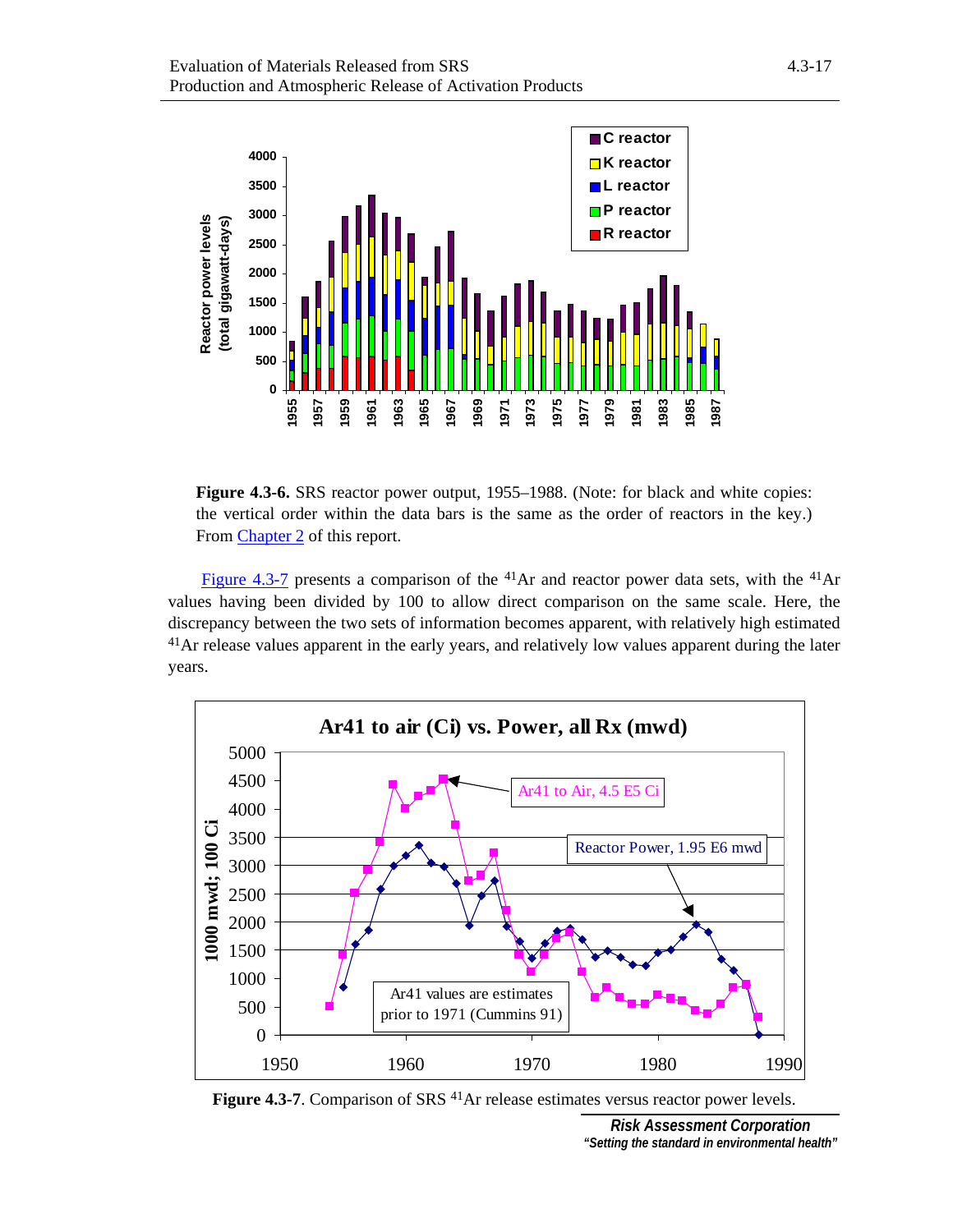## **REFERENCES**

- <span id="page-17-0"></span>Alexander, J.M. and Horton, J.H. 1956, *Semiannual Progress Report, Regional Monitoring Group, Health Physics Section, January through June 1955*. DPSP-56-25-13. SRS Phase II Database MJC199312106.
- Anonymous. ca. 1964. *Reactor Area Release Summary*. Two-page table. Du Pont(?). SRS Phase II Database SKR1994020124.
- Anonymous. 1969. *Savannah River Plant. Radioactivity in Reactor Effluent Waters–CY 1968*. SR-STR-1130-DV. SRS Phase II Database TFW19941017136.
- Anonymous. 1986. Memo to R. Sigg. Subject: SRS Annual Releases of Argon-41. SRS Phase II Database EIW1994062115. February 25.
- Ashley, C. and Zeigler, C.C. 1974. *1973 Releases of Radioactivity at the Savannah River Plant*. DPSP-74-25-1. SRS Phase II Database PGV1994072112.
- Ashley, C. and Zeigler, C.C. 1980. *Releases of Radioactivity at the Savannah River Plant, 1954 through 1978.* DPSPU-75-25-1. SRS Phase II Database SVK1994110216 and TFW199306094.
- Ashley, C. 1960. *SRP Radioactive Waste Releases, Startup through 1959.* DPSP-60-25-25. SRS Phase II Database PGV1994063020.
- Ashley, C. 1962. *1960 Audit of SRP Radioactive Waste.* DPSP-62-25-1. SRS Phase II Database SVK1994110221.
- Ashley, C. 1962. *1961 Audit of SRP Radioactive Waste.* DPSP-62-25-5. SRS Phase II Database MJC199404295.
- Ashley, C. 1963. *1962 Audit of SRP Radioactive Waste.* DPSP-63-25-1. SRS Phase II Database SVK1994071252.
- Ashley, C. 1965. *1964 Audit of SRP Radioactive Waste*. DPSP-65-25-1. SRS Phase II Database TFW199407113.
- Ashley, C. 1966. *1965 Audit of SRP Radioactive Waste*. DPST-66-25-1. SRS Phase II Database BS 1994071269.
- Ashley, C. 1966. *Environmental Monitoring at the Savannah River Plant, Annual Report-1966.*  DPST-67-302. Du Pont. SRS Phase II Database LWB1994021838.
- Ashley, C. 1967. *1966 Audit of SRP Radioactive Waste*. DPST-67-25-1. SRS Phase II Database LWB1994021837.
- Ashley, C. 1969. *1968 Audit of SRP Radioactive Waste*. DPST-69-25-1. SRS Phase II Database PDM1994082221.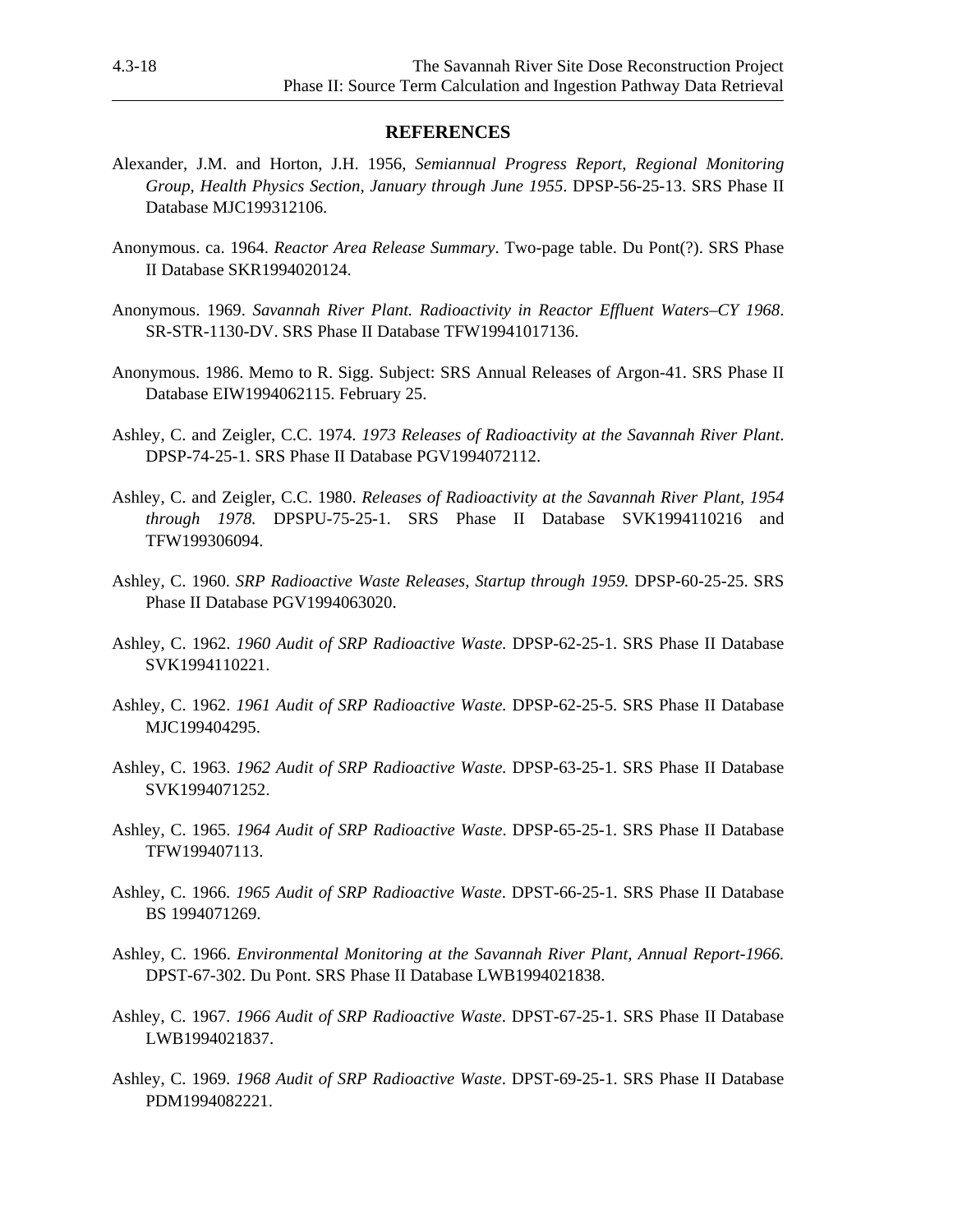- <span id="page-18-0"></span>Ashley, C. 1970. *1969 Audit of SRP Radioactive Waste*. DPST-70-25-1. SRS Phase II Database HRM1994081917.
- Ashley, C. 1971. *1970 Releases of Radioactivity at the Savannah River Plant*. DPST-71-25-1. SRS Phase II Database HRM1994081919.
- Ashley, C., C.C. Zeigler, and P.A. Culp. 1981. *Releases of Radioactivity at the Savannah River Plant, 1954 through 1980*. DPSPU-81-25-1. SRS Phase II Database TFW1993081822.
- Bebbington, W.P. 1990. *History of Du Pont at the Savannah River Plant*. Published by Du Pont. SRS Phase II Database HRM199901141. OpenLit.
- Carlton, W.H. and M. Denham. 1996. *Assessment of Activation Products in the Savannah River Site Environment.* WSRC-TR-95-422. SRS Phase II Database HRM199701311. July.
- Coombs, J.P. 1964. Note to file. Subject: Environmental Effects of Dry Air Purge of Reactor Cavity. SRS Phase II Database SKR1994020446. December 7.
- Cummins, C.L., C.S. Hetrick, and D.K. Martin. 1991. *Radioactive Releases at the Savannah River Site 1954–1989*. WSRC-RP-91-684. SRS Phase II Database MOL199401111.
- Cummins, C.L., D.K. Martin, and J.L. Todd 1989. *Savannah River Site Environmental Report for 1989.* WSRC-IM-90-60. SRS Phase II Database DWS1994122028.
- Davis, H.A., D.K. Martin, and J.L. Todd. 1989. *Savannah River Site Environmental Report for 1988*. WSRC-RP-89-59-1. SRS Phase II Database DWS1994122027.
- Du Pont. 1959. *Health Physics Regional Monitoring, Semiannual Report, January through June 1959.* DPSPU-59-11-30. SRS Phase II Database MJC1993121014. November.
- Du Pont. 1960a. *Health Physics Regional Monitoring, Semiannual Report, January through June 1960.* DPSP-60-25-26. SRS Phase II Database MJC1993121016. October.
- Du Pont. 1960b. *Health Physics Regional Monitoring, Semiannual Report, July through December 1959*. 1960, DPSPU-60-11-9. SRS Phase II Database MJC1993121015. June.
- Du Pont. 1961. *Health Physics Regional Monitoring, Semiannual Report, July through December 1960.* DPSP-61-25-4. SRS Phase II Database MJC1993121017.
- Garrett, A.J. 1983. Memo to J.C. Corey. Subject: Air Concentrations. SRS Phase II Database SKR199310074. March 28.
- Hall, R.M. and J.P. Coombs. 1956. Note to H.A. McClearen. Subject: Argon-41 Stack Effluent Activity. SRS Phase II Database SVK199506091. December.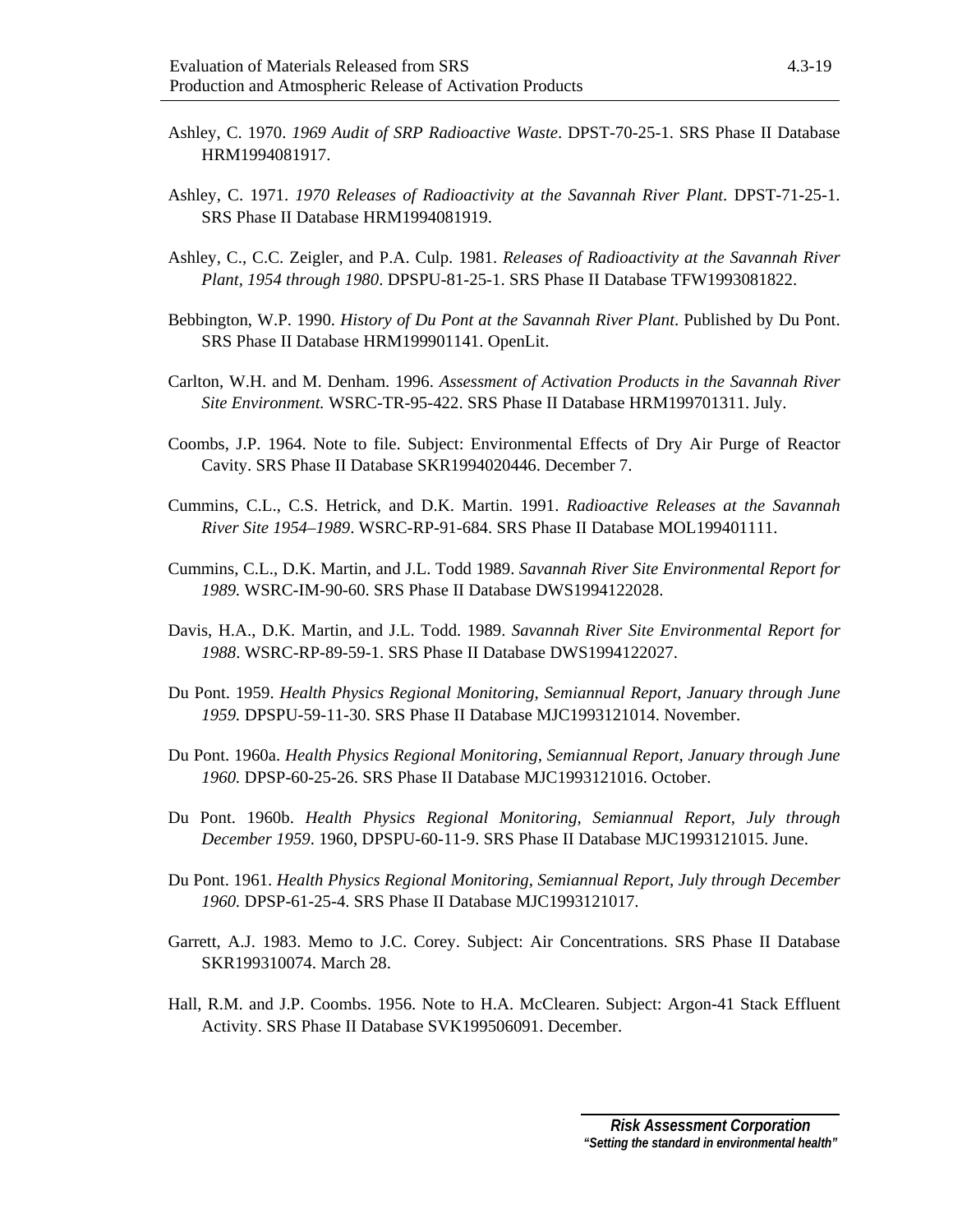- <span id="page-19-0"></span>Harvey, E.S., J.H. Horton, and H.G. Mealing. 1959. *Health Physics Regional Monitoring, Semiannual Report, January through June 1958.* DPSP-58-25-38. SRS Phase II Database MJC1993121012.
- Harvey, E.S., J.H. Horton, and H.G. Mealing. 1959. *Health Physics Regional Monitoring, Semiannual Report, July through December 1958*. DPSPU-59-11-23. SRS Phase II Database MJC1993121013.
- Hetrick, C.S. and D.K. Martin. 1989. *Radioactive Releases at the Savannah River Site, 1954– 1988*. WSRC-RP-89-737. SRS Phase II Database MJC1993051934.
- Horton, J.H. and H.G. Mealing, Jr. 1956. *Health Physics Regional Monitoring, Semiannual Report, July through December 1955*. DPSP-56-25-54. SRS Phase II Database MJC199312107.
- Horton, J.H. and H.G. Mealing, Jr. 1957. *Health Physics Regional Monitoring, Semiannual Report, January through June 1956*. DPSP-57-25-4. SRS Phase II Database MJC199312108.
- Horton, J.H. 1955. *Semiannual Progress Report, Regional Monitoring Group, Health Physics Section, July through December 1954*. DPSP-55-25-34. SRS Phase II Database MJC199312105.
- Hoy, J.E. 1962. Memo to C. Reinig. Subject: Releases to the Atmosphere Resulting from Proposed Reactor Design Modifications. SRS Phase II Database TFW1994061032. June 22.
- ICRP (International Commission on Radiological Protection). 1983. *International Commission on Radiological Protection, Radionuclide Transformations.* Oxford: Pergamon Press. ICRP Publication 38. OpenLit
- Jacobsen, W.R. and W.L. Marter. 1972. *Environmental Analyses for L Reactor Startup*. DPST-72-378. Savannah River Laboratory, Du Pont. SRS Phase II Database LWB1994021840. June.
- Johnson, J.E. 1962. "Sulfur-35 Releases from Reactor Areas". SRS Phase II Database TFW1994061028. July 19.
- Mealing, H.G., Jr., R.S. Harvey, and J.H. Horton. 1958. *Health Physics Regional Monitoring, Semiannual Report, July through December 1957*. DPSP-58-25-17 (Del). SRS Phase II Database MJC1993121011.
- Mealing, H.G., Jr. and J.H. Horton. 1957. *Health Physics Regional Monitoring, Semiannual Report, January through June 1957.* DPSP-57-25-43 (Del). SRS Phase II Database MJC1993121010.
- Mealing, H.G., Jr. 1957. *Health Physics Regional Monitoring, Semiannual Report, July through December 1956*. DPSP-57-25-15 (Del). SRS Phase II Database MJC199312109.